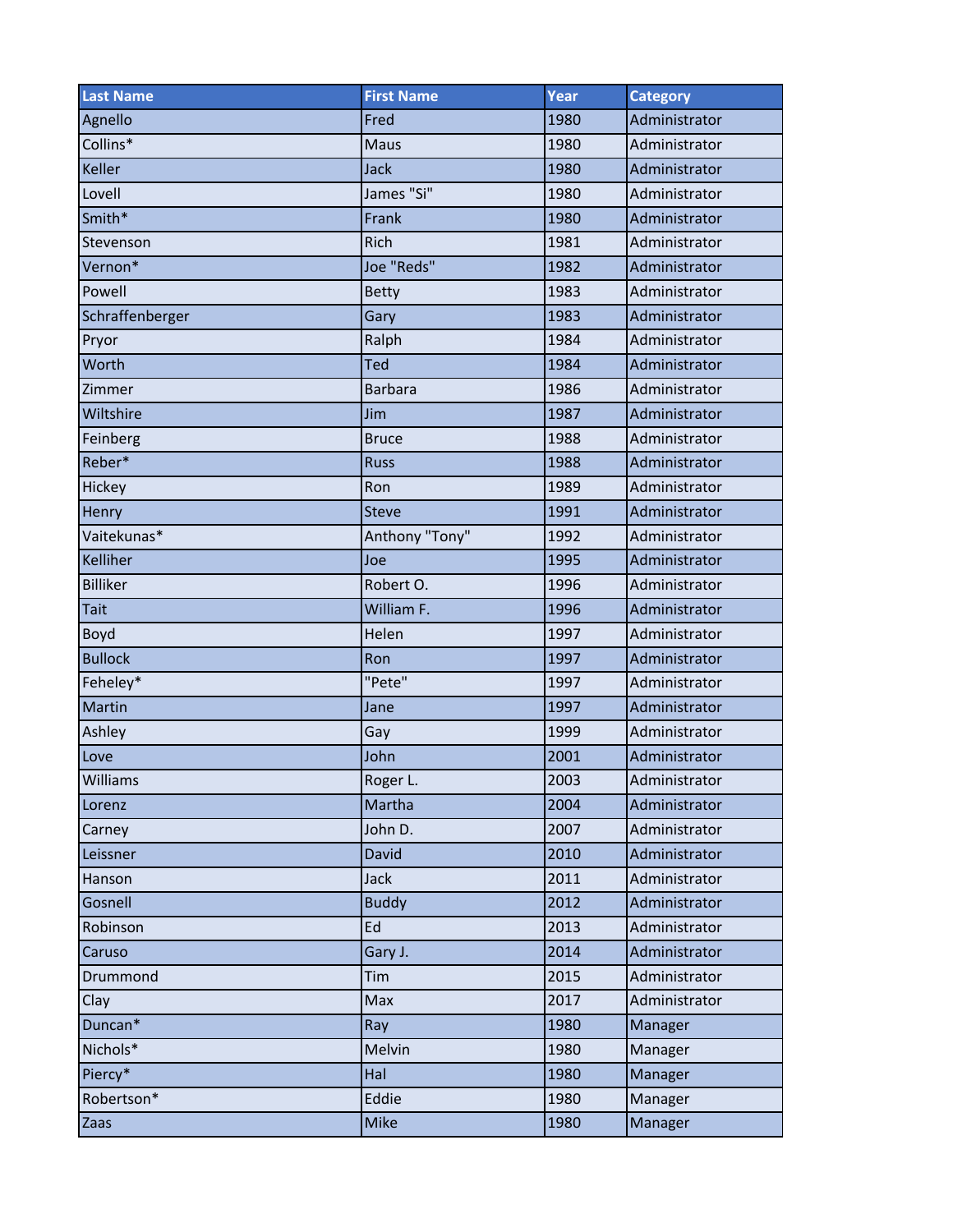| <b>Bellison</b> | <b>Bob</b>     | 1981 | Manager |
|-----------------|----------------|------|---------|
| Via             | Fred "Cotton"  | 1981 | Manager |
| Baxter*         | John           | 1982 | Manager |
| Gleason         | <b>Mike</b>    | 1982 | Manager |
| Niemiec         | Rusty          | 1982 | Manager |
| Richardson*     | Fuzzy          | 1982 | Manager |
| Thompson        | Charlie        | 1982 | Manager |
| Cones           | Gerald         | 1983 | Manager |
| Ford            | Dexter         | 1983 | Manager |
| Frain           | Henry          | 1983 | Manager |
| McCaffrey       | Bill           | 1983 | Manager |
| Santini         | Tony           | 1983 | Manager |
| Galich          | Melvin         | 1984 | Manager |
| Gray            | Nancy          | 1984 | Manager |
| Cosimano*       | Paul "Tito"    | 1985 | Manager |
| Mohan           | B.G.           | 1985 | Manager |
| Thornhill       | Robert         | 1985 | Manager |
| <b>Krebs</b>    | George         | 1986 | Manager |
| Payne           | Rod            | 1986 | Manager |
| Griffen*        | Glen           | 1987 | Manager |
| Turner*         | Ernie          | 1988 | Manager |
| <b>Davis</b>    | Carol          | 1990 | Manager |
| Wheatley        | Jim            | 1991 | Manager |
| Flood           | Jack, Jr.      | 1992 | Manager |
| Wheelbarger     | Douglas C.     | 1992 | Manager |
| <b>Dustin</b>   | Warren         | 1993 | Manager |
| Keys            | David          | 1993 | Manager |
| Oravec          | Tom            | 1994 | Manager |
| <b>Braddock</b> | Mike "Skeeter" | 1995 | Manager |
| Ippolito        | Charles P.     | 1995 | Manager |
| <b>Buzik</b>    | <b>Dick</b>    | 1996 | Manager |
| Cage*           | Ernie          | 1997 | Manager |
| <b>Summers</b>  | Annett         | 1998 | Manager |
| Goetzke         | Helen          | 1999 | Manager |
| Carpenter       | Gary, Sr.      | 2000 | Manager |
| Violi           | Art            | 2000 | Manager |
| Hersey          | George         | 2001 | Manager |
| Hudson          | Don            | 2001 | Manager |
| Carraro         | Rich           | 2002 | Manager |
| Taylor          | Ron            | 2004 | Manager |
| Kuykendall      | <b>Bob</b>     | 2005 | Manager |
| Chriswell       | Robert         | 2008 | Manager |
| Hersey          | <b>Beth</b>    | 2011 | Manager |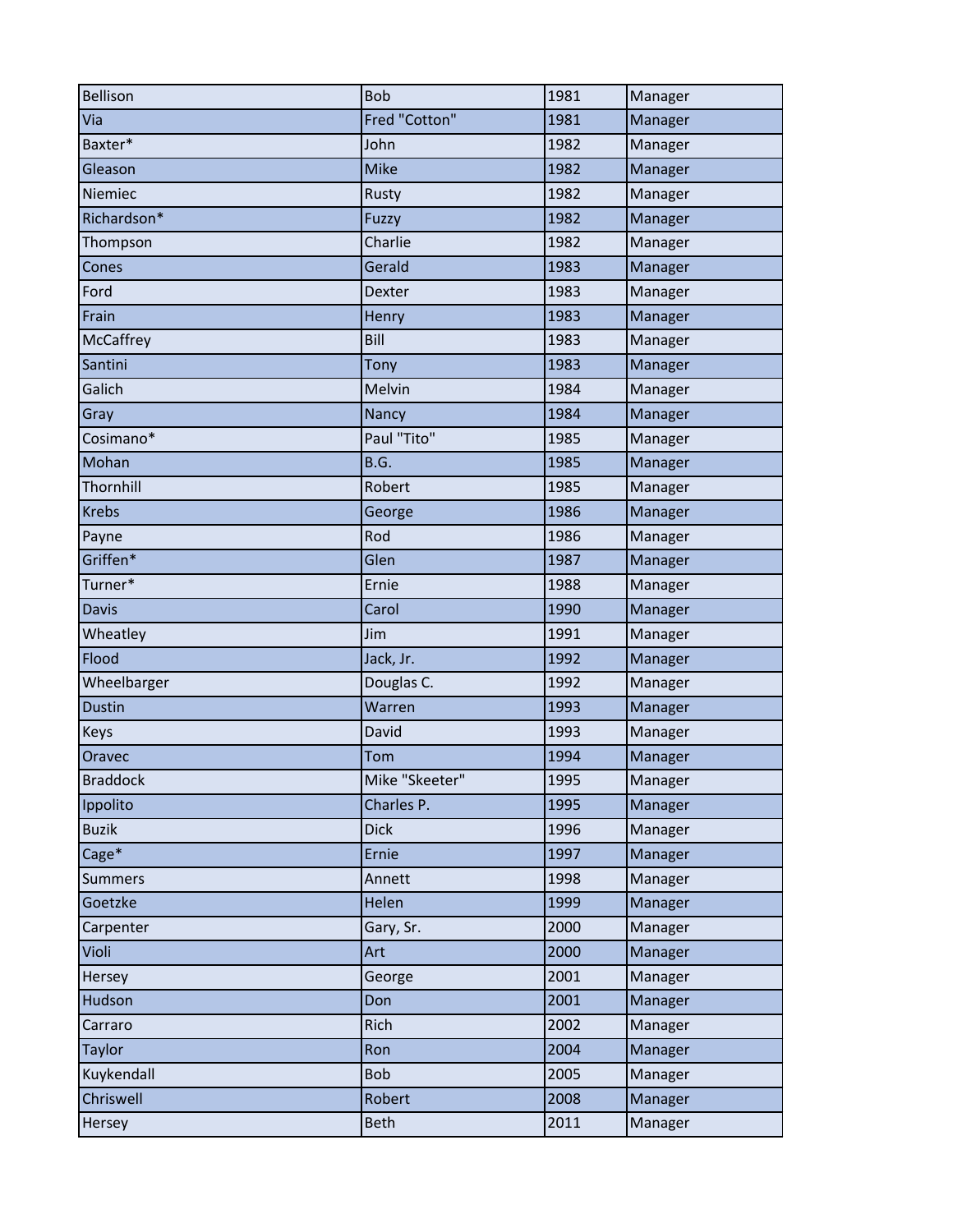| Pisano           | John          | 2011 | Manager |
|------------------|---------------|------|---------|
| Gillespie        | Alan          | 2012 | Manager |
| Mallery          | Marilyn       | 2012 | Manager |
| Ryan             | Jim           | 2012 | Manager |
| Young            | Chet          | 2013 | Manager |
| McConkey         | <b>Bruce</b>  | 2014 | Manager |
| Albert           | Joe           | 1980 | Player  |
| Arata            | Tom           | 1980 | Player  |
| Clifton          | Eddie         | 1980 | Player  |
| Dameron*         | Jim           | 1980 | Player  |
| <b>DeHart</b>    | Dave          | 1980 | Player  |
| Dilman           | Vernon        | 1980 | Player  |
| Emerson*         | Ross          | 1980 | Player  |
| Heenan           | Pat           | 1980 | Player  |
| <b>Hobbs</b>     | Don           | 1980 | Player  |
| Kershaw          | <b>Dick</b>   | 1980 | Player  |
| <b>King</b>      | <b>Dick</b>   | 1980 | Player  |
| Lewis            | <b>Bob</b>    | 1980 | Player  |
| Mattingly        | <b>Bud</b>    | 1980 | Player  |
| May              | George        | 1980 | Player  |
| Morton           | Janks         | 1980 | Player  |
| Oxendine*        | Harvey        | 1980 | Player  |
| Prather          | Dorothy       | 1980 | Player  |
| Rimmey*          | Mike          | 1980 | Player  |
| <b>Soules</b>    | Glen          | 1980 | Player  |
| <b>Starke</b>    | Tom           | 1980 | Player  |
| Zeigler          | <b>Byron</b>  | 1980 | Player  |
| Conners          | Jerry         | 1981 | Player  |
| Duncan           | <b>Brenda</b> | 1981 | Player  |
| Caddell          | Glen          | 1982 | Player  |
| Gleason          | Linda         | 1982 | Player  |
| Grasso*          | Paul          | 1982 | Player  |
| <b>McPherson</b> | Don           | 1982 | Player  |
| Parrish          | Murray        | 1982 | Player  |
| Strickland       | Ron           | 1982 | Player  |
| Thiesan          | Joe           | 1982 | Player  |
| Case             | Frank         | 1983 | Player  |
| Coleman          | Doug          | 1983 | Player  |
| Collifower       | Jim           | 1983 | Player  |
| Dodd*            | Gary          | 1983 | Player  |
| <b>Huerick</b>   | Wm. Joe       | 1983 | Player  |
| Legnaioli        | <b>Dick</b>   | 1983 | Player  |
| Moyle            | Edward        | 1983 | Player  |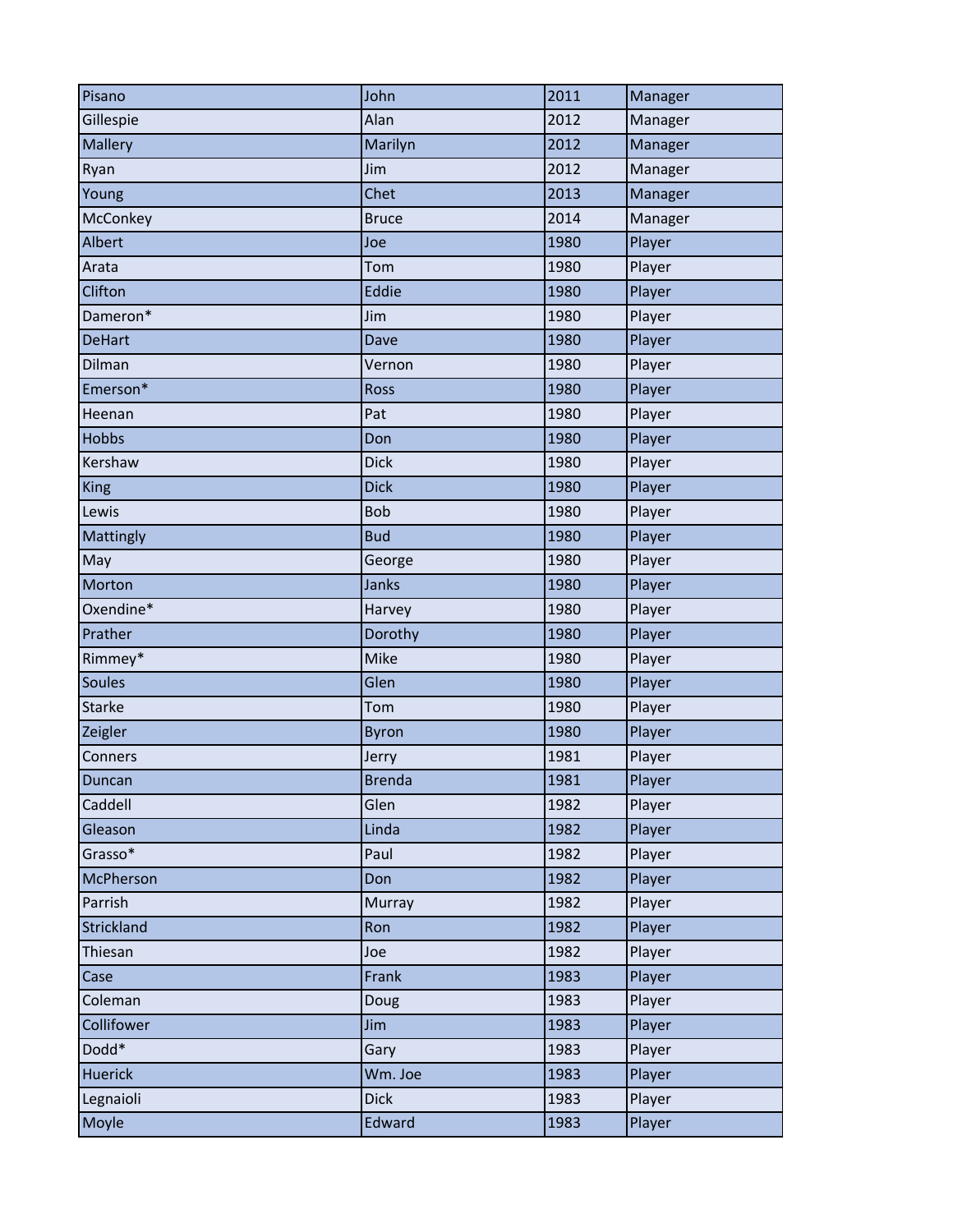| Price*          | Jim             | 1983 | Player |
|-----------------|-----------------|------|--------|
| Rodriquez       | Fred            | 1983 | Player |
| Torre           | Phillip         | 1983 | Player |
| Kaeppel         | <b>Dick</b>     | 1984 | Player |
| Moraz           | George          | 1984 | Player |
| Mundy           | Marshall "Bo"   | 1984 | Player |
| Torre           | Al              | 1984 | Player |
| Yeager          | Ron             | 1984 | Player |
| Beizer          | <b>Rick</b>     | 1985 | Player |
| Desimone        | Michael         | 1985 | Player |
| Dommel          | Tom             | 1985 | Player |
| Rodgers         | Jean            | 1985 | Player |
| Steele          | Bill            | 1985 | Player |
| <b>Bollo</b>    | Joe             | 1986 | Player |
| Crawford        | Dennis          | 1986 | Player |
| Eisenacher      | Richard         | 1986 | Player |
| Johnson         | Louvenia "Roc"  | 1986 | Player |
| <b>Baxter</b>   | Sandi           | 1987 | Player |
| Garrett         | Stephen L.      | 1987 | Player |
| Kendall         | Alan            | 1987 | Player |
| <b>Becraft</b>  | John            | 1988 | Player |
| Posey           | <b>Melvin</b>   | 1988 | Player |
| Zdunek          | Paul "Z-Man"    | 1988 | Player |
| Martin          | <b>Billy</b>    | 1989 | Player |
| Pacquet         | Gary            | 1989 | Player |
| Page            | Louis           | 1989 | Player |
| Sealock         | Sharon          | 1989 | Player |
| Windson         | Tom             | 1989 | Player |
| Cushing         | <b>Bob</b>      | 1990 | Player |
| Hutcherson      | "Boom Boom"     | 1990 | Player |
| Marshall        | Jackie          | 1990 | Player |
| Rice            | Bill            | 1990 | Player |
| Zombro          | Wimpy           | 1990 | Player |
| Bladen          | <b>Mike</b>     | 1991 | Player |
| <b>Brattain</b> | Gloria          | 1991 | Player |
| Cumberland      | <b>Duke</b>     | 1991 | Player |
| Howard          | Ray             | 1991 | Player |
| Kaminski*       | Ray             | 1991 | Player |
| Cameron         | Bill            | 1992 | Player |
| Coleman         | <b>Bobby</b>    | 1992 | Player |
| Dawson          | Richard "RD"    | 1992 | Player |
| O'Dwyer         | Ray             | 1992 | Player |
| Ramsburg        | Grayson W., Sr. | 1992 | Player |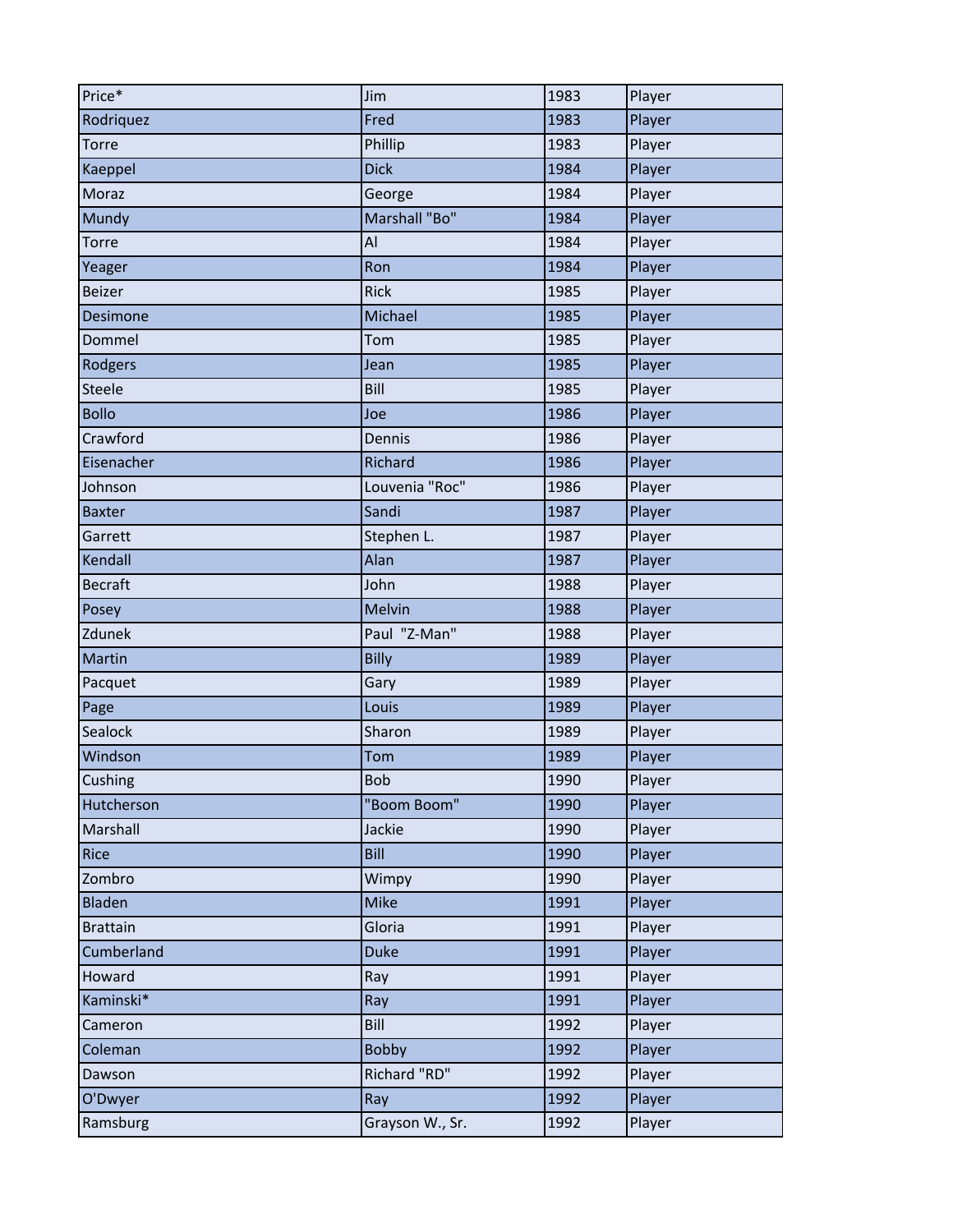| <b>Murray</b>     | <b>Jack</b>             | 1993 | Player |
|-------------------|-------------------------|------|--------|
| Rogers            | Johnny                  | 1993 | Player |
| Seckle            | Larry                   | 1993 | Player |
| Sneden            | Anne                    | 1993 | Player |
| Blackmon*         | Pat                     | 1994 | Player |
| <b>Brown</b>      | Reggie                  | 1994 | Player |
| Lewis             | Carol Byrd              | 1994 | Player |
| Mills             | William "Bubby",<br>Sr. | 1994 | Player |
| Mitchell          | Janet                   | 1994 | Player |
| Moxley            | Russell                 | 1994 | Player |
| <b>Spates</b>     | Gary                    | 1994 | Player |
| Kovack            | Ken                     | 1995 | Player |
| Malvich           | Thomas L., Jr.          | 1995 | Player |
| Lopez             | Larry                   | 1996 | Player |
| Sinnott*          | Susie                   | 1996 | Player |
| <b>Birner</b>     | Joel                    | 1997 | Player |
| <b>Nichols</b>    | Paige                   | 1997 | Player |
| <b>Thomas</b>     | Rich                    | 1997 | Player |
| Zitnay            | Andy                    | 1997 | Player |
| Bayne             | Bobby                   | 1998 | Player |
| Lydon             | Michael                 | 1998 | Player |
| Riley             | Mike                    | 1998 | Player |
| <b>Belt</b>       | Wayne                   | 1999 | Player |
| <b>Buckmaster</b> | Eddie                   | 1999 | Player |
| Werbrich          | Diane "Dee"             | 1999 | Player |
| Wolfsheimer       | Ritchie                 | 1999 | Player |
| Beasley*          | Jim                     | 2000 | Player |
| Humphries         | Larry                   | 2000 | Player |
| <b>Mills</b>      | <b>Billy</b>            | 2000 | Player |
| Moxley            | Charlie                 | 2000 | Player |
| Stockinger        | <b>Mike</b>             | 2000 | Player |
| Conway            | Tim                     | 2001 | Player |
| Shannon           | <b>Steve</b>            | 2001 | Player |
| Howell*           | Alan                    | 2002 | Player |
| <b>Meadows</b>    | Geoffrey                | 2002 | Player |
| Scott*            | Greg                    | 2002 | Player |
| Donaldson         | Ernie                   | 2003 | Player |
| Logan             | Scott                   | 2003 | Player |
| Montgomery        | <b>Mark</b>             | 2003 | Player |
| Pope              | Steven                  | 2003 | Player |
| Fitzmaurice       | Joe                     | 2004 | Player |
| Petrie            | Heather                 | 2004 | Player |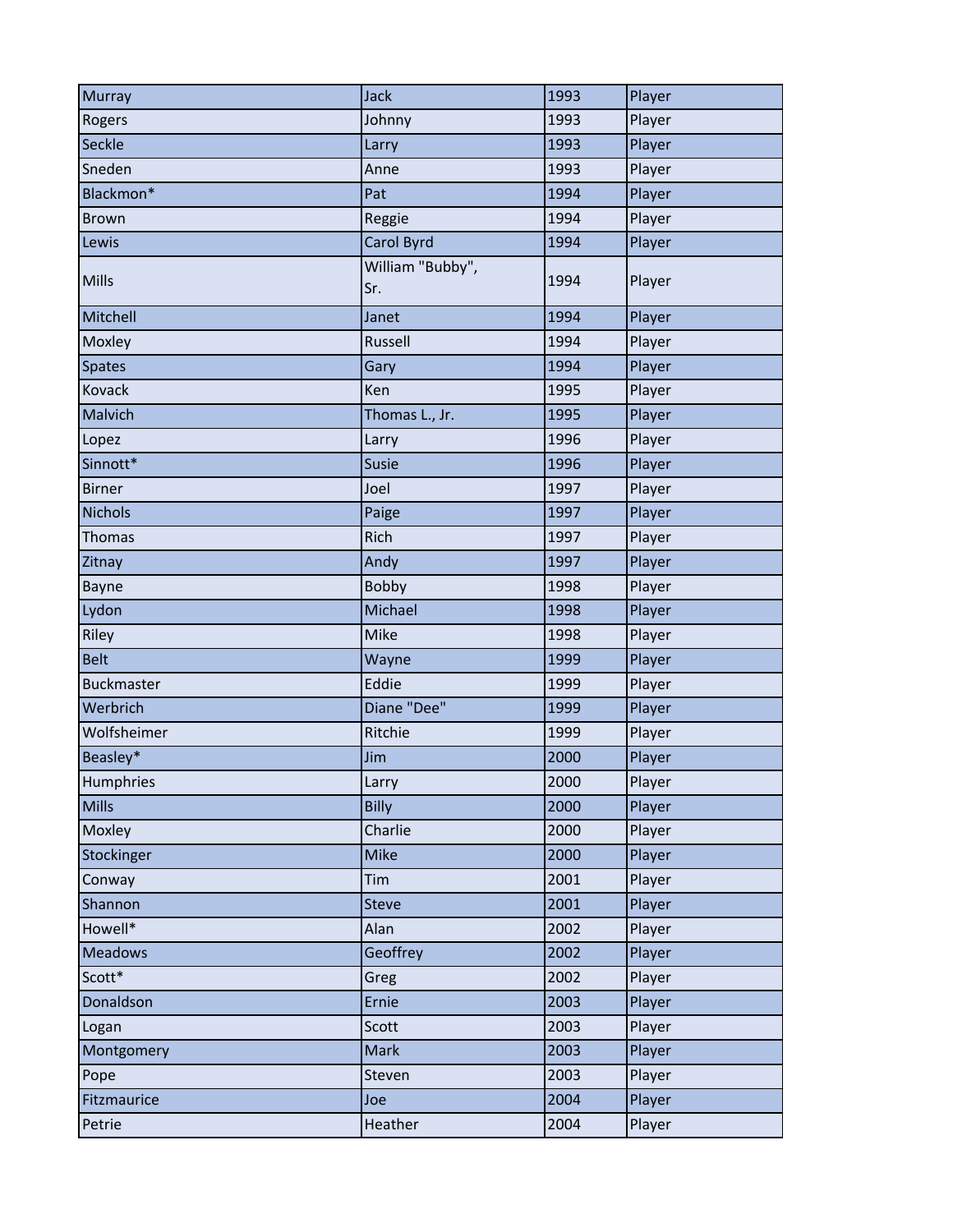| Chillemi        | Michael           | 2005 | Player |
|-----------------|-------------------|------|--------|
| McKinney        | Kurt              | 2005 | Player |
| Moore           | John              | 2005 | Player |
| <b>Buck</b>     | Michael           | 2006 | Player |
| Campbell        | Gerry             | 2006 | Player |
| Hodge           | Debbie            | 2006 | Player |
| Lee             | <b>Blaine</b>     | 2006 | Player |
| Quinn           | Greg "PeeWee"     | 2007 | Player |
| Tutt            | Charles N.        | 2007 | Player |
| Bruton*         | Ursel             | 2008 | Player |
| Farley          | Kevin             | 2008 | Player |
| Glover          | Glenn             | 2008 | Player |
| <b>Helewicz</b> | <b>Steve</b>      | 2008 | Player |
| Westwood        | Harry             | 2008 | Player |
| McGlaughlin     | <b>Mike</b>       | 2009 | Player |
| Smith           | Robbie            | 2009 | Player |
| Stumpf          | <b>Mark</b>       | 2009 | Player |
| <b>Bridges</b>  | Rickie            | 2010 | Player |
| <b>Britton</b>  | <b>Kraig</b>      | 2010 | Player |
| Lord            | Thom "T-Rex"      | 2010 | Player |
| White           | <b>Billy</b>      | 2010 | Player |
| Dustin          | Mike              | 2011 | Player |
| Graves          | Cathy             | 2011 | Player |
| Nidiffer        | Sheri             | 2011 | Player |
| Ruppel          | Larry             | 2011 | Player |
| Loebach         | Jim               | 2012 | Player |
| Miller          | Donald J.         | 2012 | Player |
| Slingerman      | Robbie            | 2012 | Player |
| <b>Taylor</b>   | Lois "Buckmaster" | 2012 | Player |
| Creamer         | Johnny            | 2013 | Player |
| Grimm           | Lori              | 2013 | Player |
| Hager           | Donna Linkous     | 2013 | Player |
| Monroe          | Glenn             | 2013 | Player |
| Ridgely         | Margie            | 2013 | Player |
| Friel           | Elaine            | 2014 | Player |
| Peterson        | Ben               | 2014 | Player |
| Stauffer        | Dana              | 2014 | Player |
| Quinn           | Polly             | 2015 | Player |
| Wagner          | Erich             | 2015 | Player |
| Reed            | <b>Butch</b>      | 2016 | Player |
| Urbain          | Mark              | 2016 | Player |
| Leith           | Rick              | 2017 | Player |
| Meyett          | Donny             | 2017 | Player |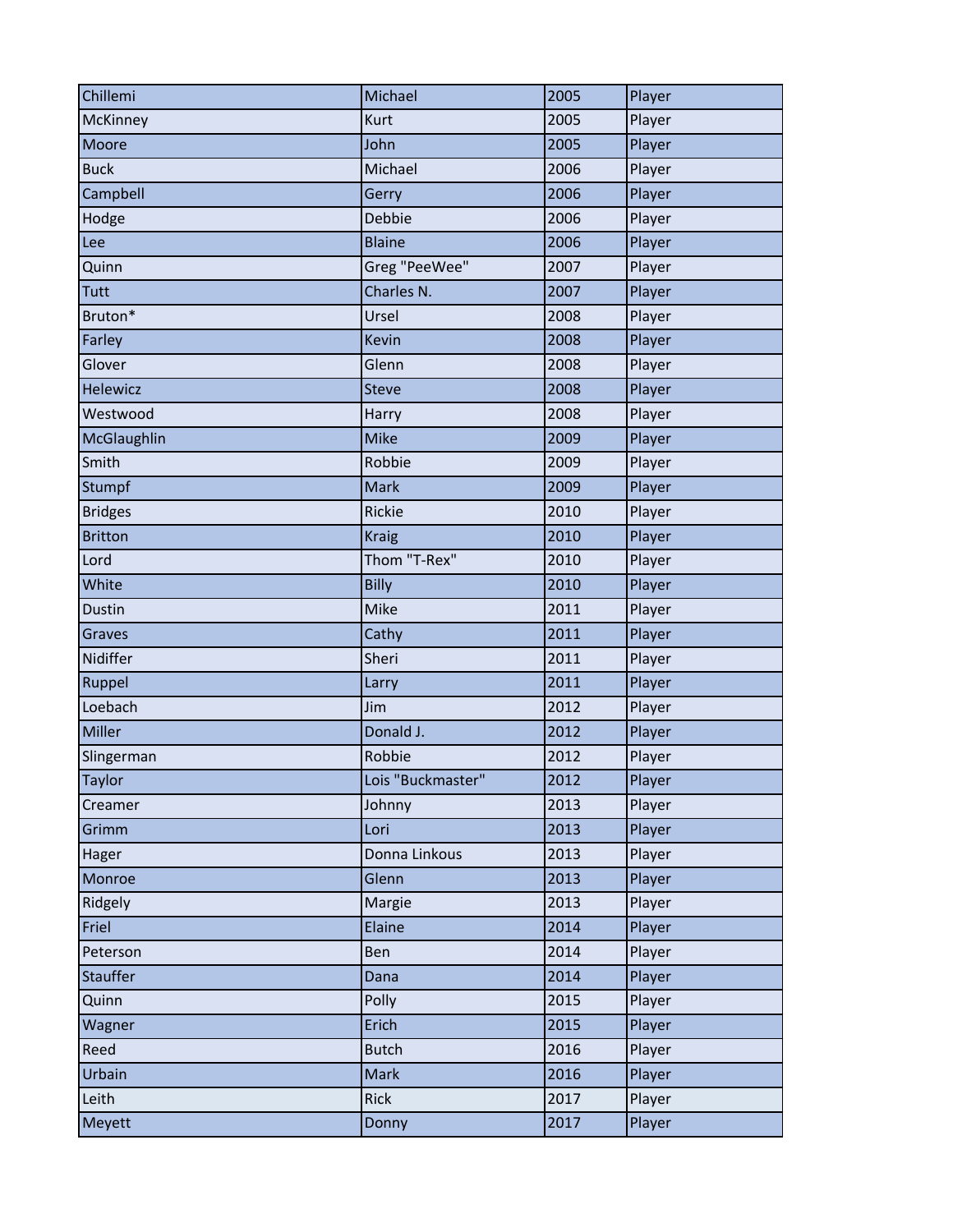| Rush                           | Greg                          | 2017 | Player        |
|--------------------------------|-------------------------------|------|---------------|
| Ports                          | Jim                           | 1986 | Promoter      |
| Austin                         | Bill                          | 1987 | Promoter      |
| Smith                          | Bill                          | 1990 | Promoter      |
| IAFF Local 1619                |                               | 1995 | Promoter      |
| O'Hara                         | Tom                           | 1997 | Promoter      |
| <b>Tanner</b>                  | Donnie                        | 1997 | Promoter      |
| Bentley                        | Wayne                         | 1999 | Promoter      |
| <b>Baratte</b>                 | <b>Dick</b>                   | 2002 | Promoter      |
| Boone                          | Ron                           | 2003 | Promoter      |
| Erhardt                        | Art                           | 2004 | Promoter      |
| Holland                        | <b>Bob</b>                    | 2004 | Promoter      |
| Carey                          | Pat                           | 2006 | Promoter      |
| Moses                          | Randy                         | 2007 | Promoter      |
| Wilkerson                      | <b>Kitty and Spot</b>         | 2008 | Promoter      |
| No. VA. Senior Softball (NVSS) |                               | 2011 | Promoter      |
| <b>Briscoe</b>                 | Herman                        | 2012 | Promoter      |
| <b>Baziluik</b>                | Linda "Baz"                   | 2015 | Promoter      |
| Doong                          | AI                            | 2016 | Promoter      |
| <b>Blankley</b>                | David                         | 1993 | Senior Player |
| <b>Buckley</b>                 | Don                           | 1993 | Senior Player |
| Dove*                          | Mike                          | 1993 | Senior Player |
| <b>Bailey</b>                  | Glenn R.                      | 1995 | Senior Player |
| Hadel                          | George                        | 1995 | Senior Player |
| White                          | <b>Howard Donald</b><br>"Don" | 1996 | Senior Player |
| <b>Bowers</b>                  | Tom                           | 1998 | Senior Player |
| Tutt                           | D. L.                         | 1998 | Senior Player |
| Johnson                        | Katie                         | 1999 | Senior Player |
| Wood                           | Gene                          | 1999 | Senior Player |
| Moyher                         | Joe                           | 2000 | Senior Player |
| Tipton                         | Willlie                       | 2000 | Senior Player |
| Smith                          | Mike                          | 2001 | Senior Player |
| <b>Trapp</b>                   | Harry                         | 2001 | Senior Player |
| Atkinson                       | Jim                           | 2002 | Senior Player |
| Detwiler                       | Dutch                         | 2003 | Senior Player |
| Murth                          | Francis                       | 2003 | Senior Player |
| Ritter                         | Edmond                        | 2003 | Senior Player |
| Tudor                          | Thomas K.                     | 2003 | Senior Player |
| Lavender                       | Albert                        | 2004 | Senior Player |
| <b>Nalley</b>                  | Bill                          | 2004 | Senior Player |
| Sale                           | Lucy                          | 2004 | Senior Player |
| Wimbrough                      | Ray                           | 2004 | Senior Player |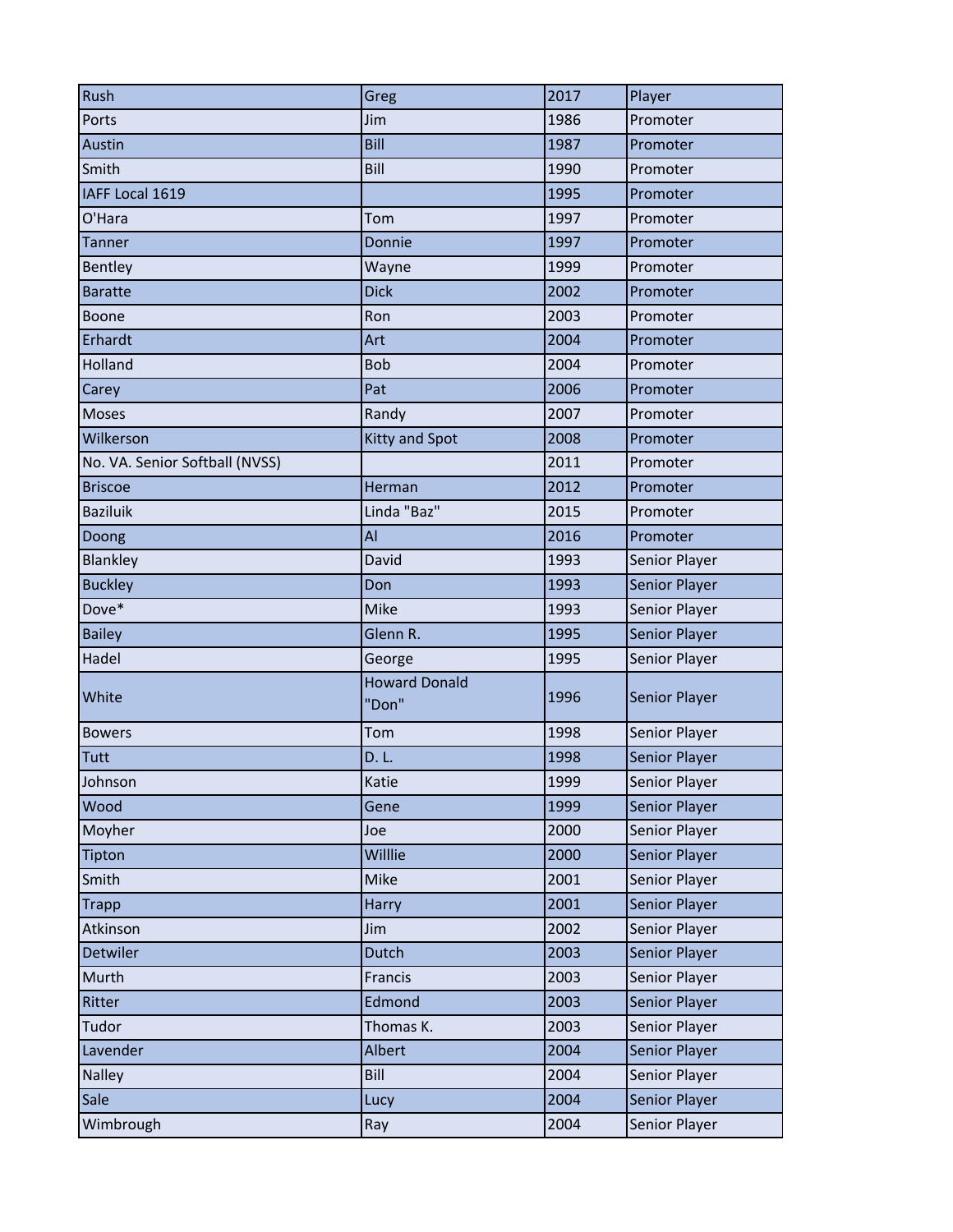| Biedronski     | Phil               | 2005 | <b>Senior Player</b> |
|----------------|--------------------|------|----------------------|
| Stone*         | Richard "Dickie"   | 2005 | Senior Player        |
| <b>Wells</b>   | Maynard            | 2005 | Senior Player        |
| Clatterbough   | Don                | 2006 | Senior Player        |
| Collins        | Ron                | 2006 | Senior Player        |
| Krondon        | Joe                | 2006 | Senior Player        |
| Lewis          | Randy              | 2006 | Senior Player        |
| <b>Riggs</b>   | George             | 2006 | Senior Player        |
| Letaw          | Toni               | 2007 | Senior Player        |
| Powell         | John               | 2007 | Senior Player        |
| Tomlinson      | Frank              | 2007 | Senior Player        |
| Wicklein       | Charles "Bucky"    | 2007 | Senior Player        |
| Conner         | Jerry              | 2008 | Senior Player        |
| Ford*          | <b>Bob</b>         | 2008 | Senior Player        |
| <b>Roberts</b> | John "Ross"        | 2008 | Senior Player        |
| Wingard        | Mike               | 2008 | Senior Player        |
| Hubbe          | Ray                | 2009 | Senior Player        |
| Hudson         | Keith              | 2009 | Senior Player        |
| Lycett         | Joseph             | 2009 | Senior Player        |
| Muncey         | Jim                | 2009 | Senior Player        |
| <b>Daley</b>   | Patrick "Squirrel" | 2010 | Senior Player        |
| Giannini       | Tony               | 2010 | Senior Player        |
| Chandler       | <b>Baer</b>        | 2011 | Senior Player        |
| Grewe          | Bill               | 2011 | Senior Player        |
| Math           | Paul               | 2011 | Senior Player        |
| Pearson        | Tyce               | 2011 | Senior Player        |
| George         | Gerry              | 2012 | Senior Player        |
| Gunther        | Jeff               | 2012 | Senior Player        |
| Lee            | Terry              | 2012 | <b>Senior Player</b> |
| Benitez        | Luis "Louie"       | 2013 | Senior Player        |
| Miller         | Phil               | 2013 | Senior Player        |
| Onley          | Tony               | 2013 | Senior Player        |
| Ruffo          | Kenny              | 2013 | Senior Player        |
| Allen          | Leroy "Bud"        | 2014 | Senior Player        |
| Cantrell       | <b>Jack</b>        | 2014 | Senior Player        |
| Macuch         | Bill               | 2014 | Senior Player        |
| Medford        | John               | 2015 | Senior Player        |
| Potter         | Tim                | 2015 | Senior Player        |
| <b>Forness</b> | Nolan              | 2016 | Senior Player        |
| Grimm          | Ricky              | 2016 | Senior Player        |
| Martin         | Patti              | 2016 | Senior Player        |
| Page           | Katy               | 2016 | Senior Player        |
| Herr           | Joe                | 2017 | Senior Player        |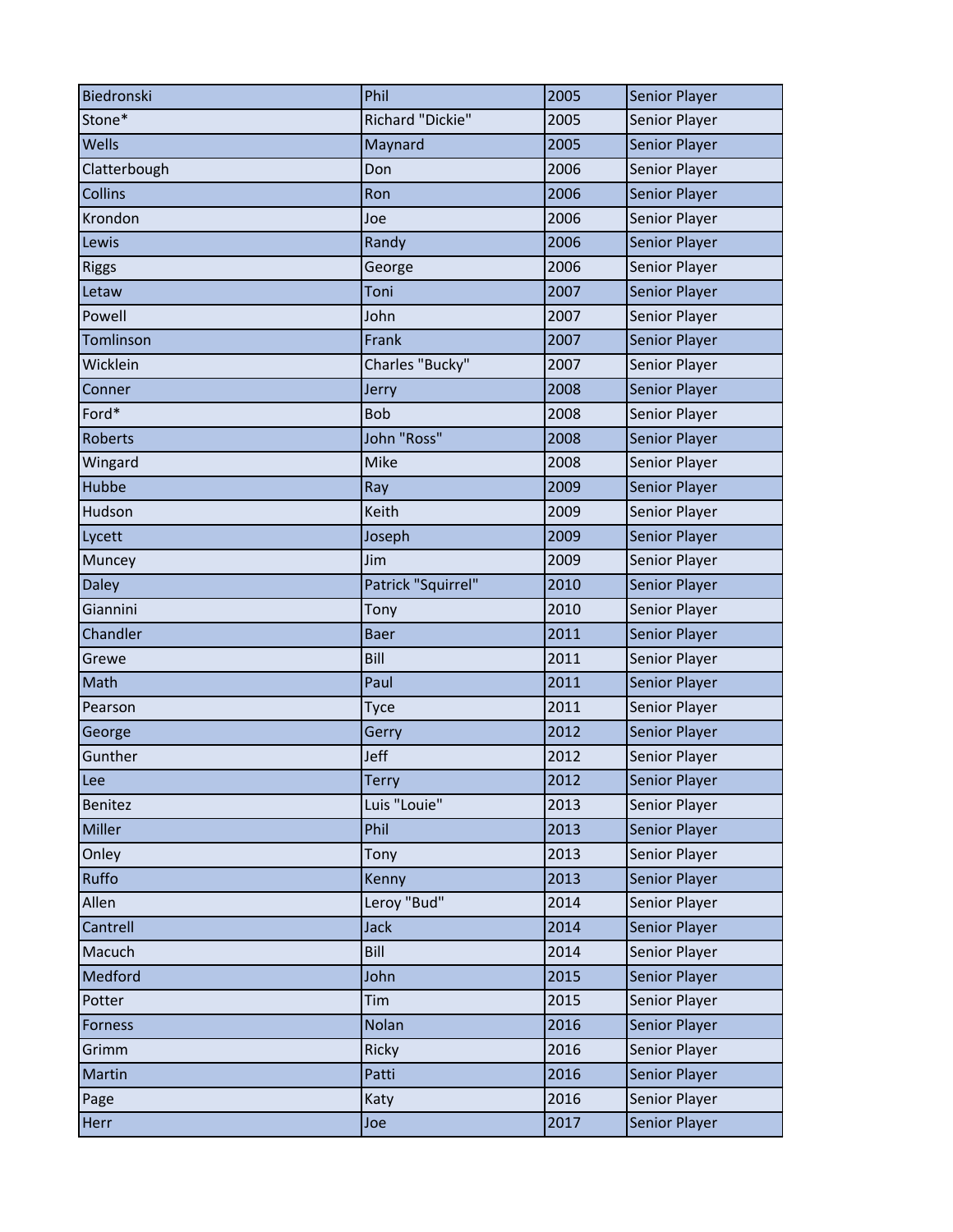| Ingram                           | Earnold       | 2017 | Senior Player          |
|----------------------------------|---------------|------|------------------------|
| <b>Dukes</b>                     | Charlie       | 1999 | <b>Special Service</b> |
| Fisher                           | Sam           | 1999 | <b>Special Service</b> |
| Hunter                           | Tom           | 1999 | <b>Special Service</b> |
| <b>Thomas</b>                    | R. B.         | 2000 | <b>Special Service</b> |
| Shullstrom                       | <b>Kevin</b>  | 2008 | <b>Special Service</b> |
| <b>Bob Banning Dodge</b>         |               | 1980 | Sponsor                |
| Chris's Restaurant               |               | 1980 | Sponsor                |
| <b>Greenbelt Shell</b>           |               | 1980 | Sponsor                |
| Tom & Ray's Restaurant           |               | 1980 | Sponsor                |
| Maryvale Market                  |               | 1981 | Sponsor                |
| Rip's                            |               | 1981 | Sponsor                |
| <b>Addies</b>                    |               | 1982 | Sponsor                |
| <b>Associated Glass</b>          |               | 1982 | Sponsor                |
| Joe Theismann's Restaurant       |               | 1982 | Sponsor                |
| Vienna Arco                      |               | 1982 | Sponsor                |
| Billy's Holiday Bar & Restaurant |               | 1983 | Sponsor                |
| <b>Buhl Electric</b>             |               | 1983 | Sponsor                |
| Devlin Lumber                    |               | 1983 | Sponsor                |
| Eagle Iron Inn                   |               | 1983 | Sponsor                |
| Encore                           |               | 1983 | Sponsor                |
| John Hanson Savings & Loan       |               | 1984 | Sponsor                |
| Stohlman Plaza                   |               | 1984 | Sponsor                |
| White House Realty               |               | 1984 | Sponsor                |
| Federal Wrecking Inc.            |               | 1985 | Sponsor                |
| Pizza Box                        |               | 1985 | Sponsor                |
| Metz                             | Harold "Hoss" | 1986 | Sponsor                |
| <b>Metz Construction</b>         |               | 1986 | Sponsor                |
| <b>National Bus</b>              |               | 1987 | Sponsor                |
| O'Loughlin                       | Joseph        | 1987 | Sponsor                |
| Ferguson                         | Steve         | 1988 | Sponsor                |
| Capital X-Ray                    |               | 1989 | Sponsor                |
| Virginia Pets                    |               | 1989 | Sponsor                |
| Foglio                           | Moe           | 1990 | Sponsor                |
| Rockville Crushed Stone          |               | 1990 | Sponsor                |
| C. K. Construction               |               | 1991 | Sponsor                |
| Clay Equipment                   |               | 1992 | Sponsor                |
| <b>Potomac Valley Brick</b>      |               | 1992 | Sponsor                |
| <b>Barr Plumbing</b>             |               | 1993 | Sponsor                |
| Dodd Brothers                    |               | 1993 | Sponsor                |
| <b>Chaney Enterprises</b>        |               | 1994 | Sponsor                |
| Gaithersburg Rental              |               | 1996 | Sponsor                |
| Montgomery Automotive            |               | 1996 | Sponsor                |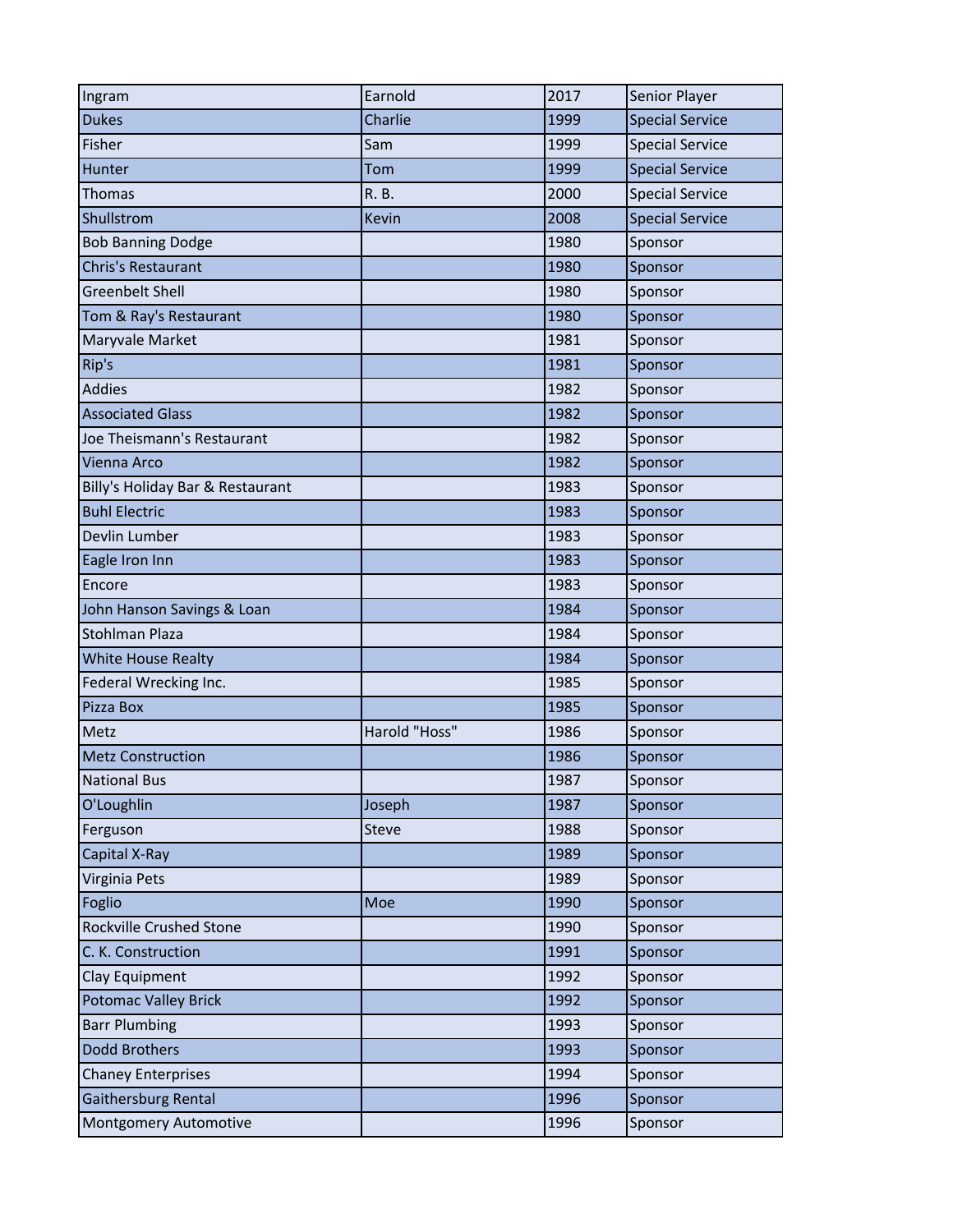| Sam's Place                            |         | 1996 | Sponsor |
|----------------------------------------|---------|------|---------|
| Armand's Chicago Pizzeria              |         | 1997 | Sponsor |
| Knight's Insurance                     |         | 1997 | Sponsor |
| Taylor's                               |         | 1997 | Sponsor |
| Livingston's Jewelers                  |         | 1998 | Sponsor |
| Worth Softball Inc.                    |         | 1998 | Sponsor |
| Danny Driver Insurance                 |         | 1999 | Sponsor |
| <b>Tremont Hotel</b>                   |         | 1999 | Sponsor |
| <b>TAMSCO</b>                          |         | 2000 | Sponsor |
| Hall                                   | Jack    | 2001 | Sponsor |
| Thompson                               | Billy   | 2001 | Sponsor |
| <b>Tri-County Aire</b>                 |         | 2004 | Sponsor |
| Spicer                                 | Jack    | 2006 | Sponsor |
| <b>Shiffett Tree Service</b>           |         | 2008 | Sponsor |
| Hamel                                  | John E. | 2010 | Sponsor |
| Mamma Lucia                            |         | 2010 | Sponsor |
| <b>King Services</b>                   |         | 2014 | Sponsor |
| <b>Guy Distributing</b>                |         | 2015 | Sponsor |
| Jim Cryer                              |         | 2016 | Sponsor |
| <b>Custom Cuts</b>                     |         | 2107 | Sponsor |
| Mahoney & Mahoney                      |         | 2017 | Sponsor |
| <b>Addies</b>                          |         | 1978 | Team    |
| Simpson                                |         | 1988 | Team    |
| Capital X-Ray Classics (1990-<br>1994) |         | 1990 | Team    |
| Worth SEG (1995-1999)                  |         | 1995 | Team    |
| Golden Girls                           |         | 1998 | Team    |
| Taylor's Softball (2000-2002)          |         | 2002 | Team    |
| Thomas Engineering (1994-<br>2003)     |         | 2003 | Team    |
| Joe Theismann's (1960-1984)            |         | 2004 | Team    |
| Joe Corbi's Pizza (2003-2005)          |         | 2005 | Team    |
| <b>Hill Street Blues</b>               |         | 2008 | Team    |
| <b>Turn Two</b>                        |         | 2009 | Team    |
| No. Va. Force (2008-2011)              |         | 2011 | Team    |
| Hamel Cavaliers 70s (2000-<br>2012)    |         | 2012 | Team    |
| Murphy's Law (2004-2006)               |         | 2013 | Team    |
| <b>Maryland Roadrunners</b>            |         | 2014 | Team    |
| SANMAN                                 |         | 2015 | Team    |
| Pennies                                |         | 2016 | Team    |
| Montgomery Fire & Rescue               |         | 2017 | Team    |
| Cappellanti                            | Al      | 1980 | Umpire  |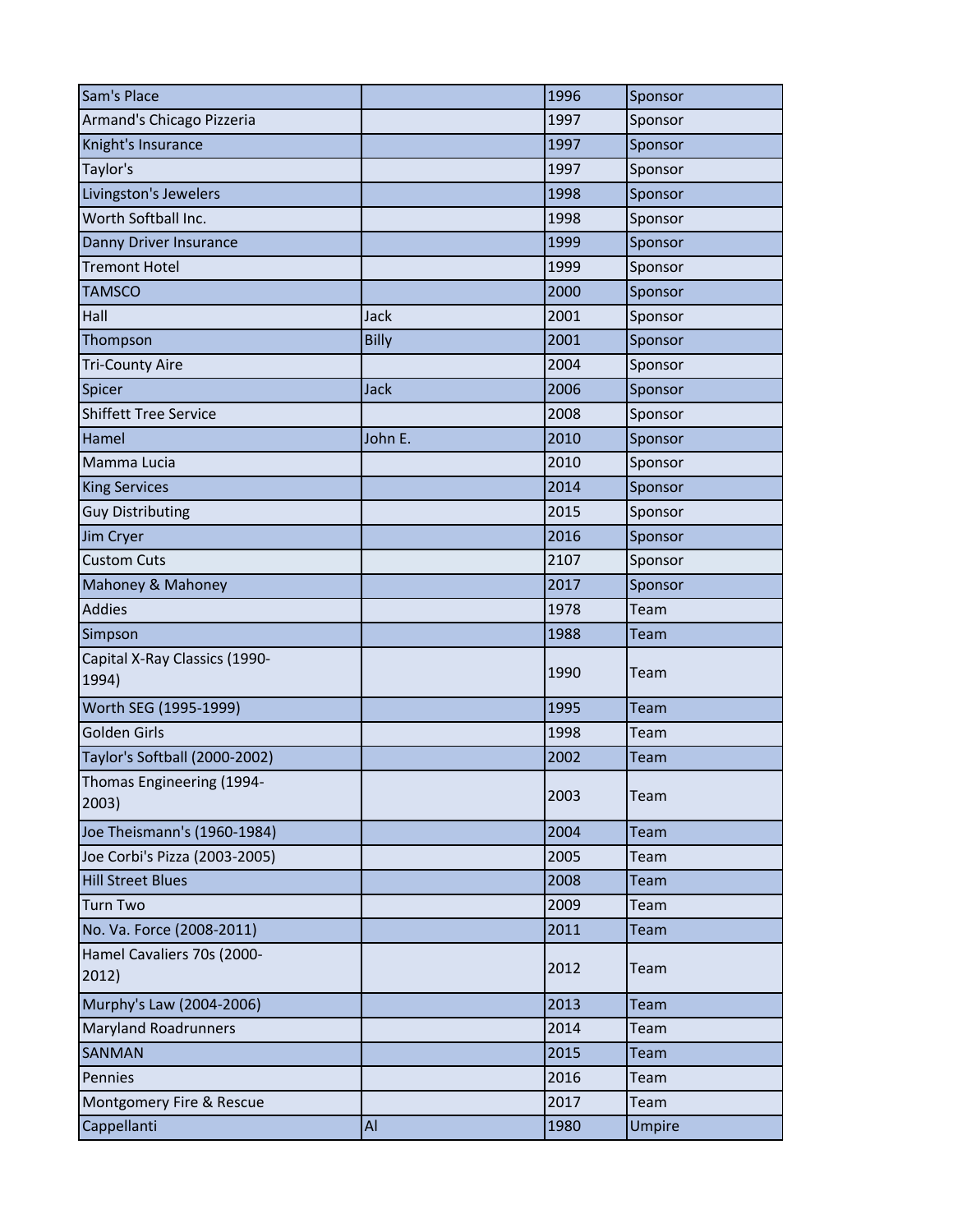| Foley           | Frank                | 1980 | Umpire        |
|-----------------|----------------------|------|---------------|
| Mowatt          | <b>Jack</b>          | 1980 | Umpire        |
| Anderson*       | Andy                 | 1981 | Umpire        |
| Dave            | George               | 1981 | <b>Umpire</b> |
| Neidecker       | <b>Buddy Charles</b> | 1982 | Umpire        |
| Young*          | John                 | 1982 | Umpire        |
| Dennis*         | Dave                 | 1983 | Umpire        |
| <b>Hubbard</b>  | <b>Jack</b>          | 1983 | Umpire        |
| Tilson          | Donald               | 1983 | Umpire        |
| <b>Watkins</b>  | Dave                 | 1983 | Umpire        |
| Savoie          | Robert               | 1984 | Umpire        |
| Stricklin*      | A. J.                | 1984 | Umpire        |
| Chendori        | Robert               | 1985 | Umpire        |
| Moyer*          | Ken                  | 1985 | Umpire        |
| Caponiti        | Malcolm              | 1986 | Umpire        |
| Conques         | Tom                  | 1987 | Umpire        |
| Galemore*       | Ron                  | 1988 | Umpire        |
| Ingrao          | <b>Mike</b>          | 1989 | Umpire        |
| Young           | Cephus               | 1991 | Umpire        |
| Montrose*       | Charles "Chuck"      | 1992 | Umpire        |
| Kotowski        | Ted                  | 1994 | Umpire        |
| Lamers          | Jim                  | 1994 | Umpire        |
| Shevitz         | Alan                 | 1994 | Umpire        |
| Sivak*          | <b>Mike</b>          | 1995 | Umpire        |
| Berryhill       | <b>Dick</b>          | 1996 | Umpire        |
| Woods           | <b>Mark</b>          | 1996 | Umpire        |
| Schimmel        | Linda                | 1998 | Umpire        |
| <b>Burcroff</b> | Tim                  | 1999 | Umpire        |
| Clark           | Jim                  | 1999 | Umpire        |
| Lobban*         | Rusty                | 1999 | Umpire        |
| <b>Bogurt</b>   | Floyd                | 2000 | Umpire        |
| Lacy            | Russell              | 2000 | Umpire        |
| Delisio         | Jim                  | 2001 | Umpire        |
| Lang            | Will                 | 2002 | Umpire        |
| Lebo            | Jack                 | 2002 | Umpire        |
| McLemore        | Tom                  | 2002 | Umpire        |
| Kemp            | Paul                 | 2003 | Umpire        |
| <b>Burgee</b>   | Gene                 | 2004 | <b>Umpire</b> |
| Sollers         | Joe                  | 2005 | Umpire        |
| Speed           | Harold               | 2006 | Umpire        |
| Funderbunk*     | John                 | 2007 | Umpire        |
| <b>Barrier</b>  | Ray                  | 2008 | Umpire        |
| Maddox*         | Paul "Buck"          | 2009 | Umpire        |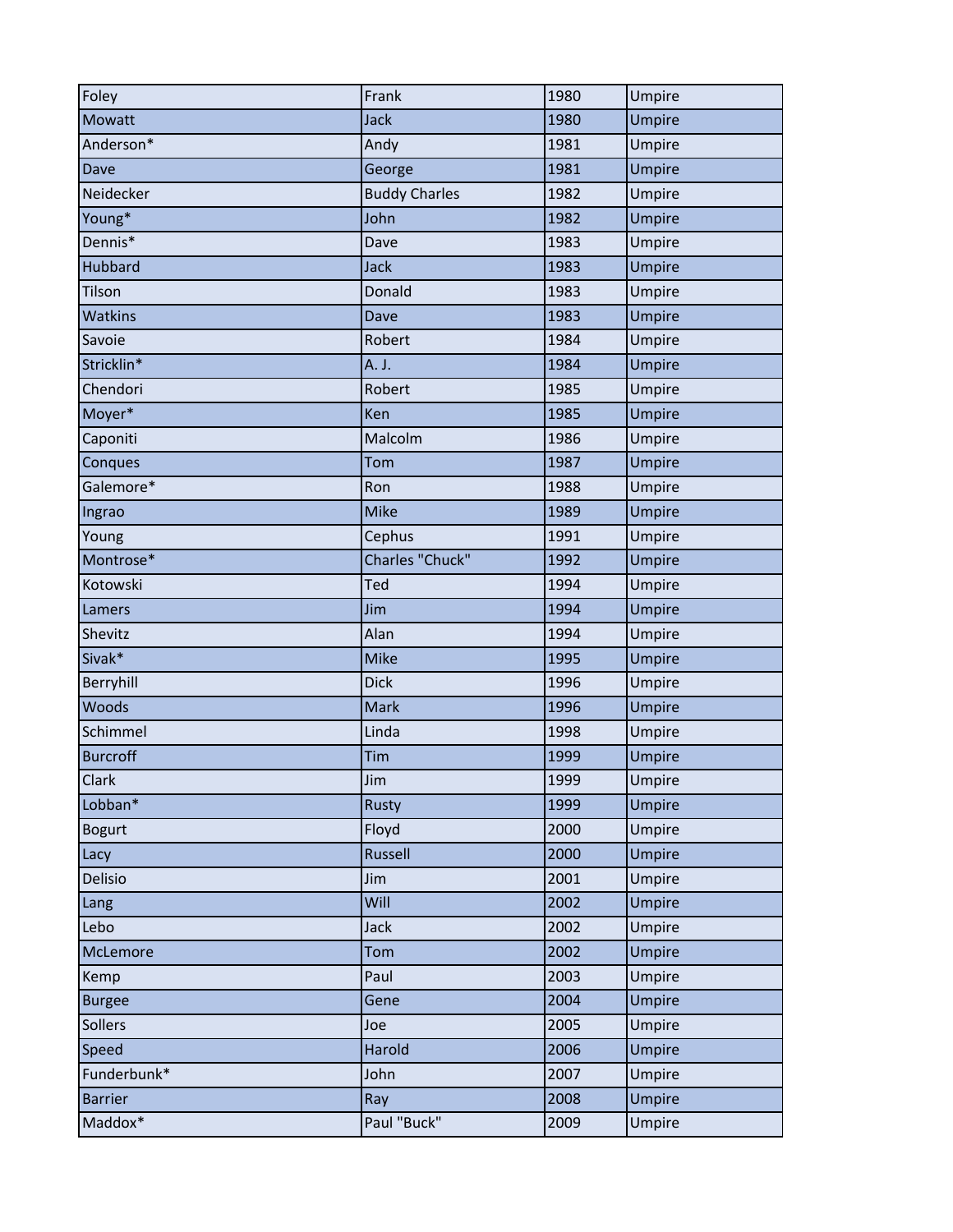| Clifton       | Jimmy        | 2010 | <b>Umpire</b> |
|---------------|--------------|------|---------------|
| Joseph        | Kerry        | 2011 | Umpire        |
| Ramey         | <b>Steve</b> | 2011 | Umpire        |
| Funiccelli    | Bev          | 2012 | Umpire        |
| Melson        | <b>Ben</b>   | 2012 | Umpire        |
| <b>Barber</b> | Rodney       | 2013 | Umpire        |
| Zawierucha    | <b>Steve</b> | 2013 | Umpire        |
| Garison       | Dan          | 2014 | Umpire        |
| Savage        | <b>Bill</b>  | 2016 | Umpire        |
| Weisengoff    | Paul         | 2017 | Umpire        |
| Chin          | James        | 2017 | Umpire        |
| Horshok       | John         | 1988 | Umpire        |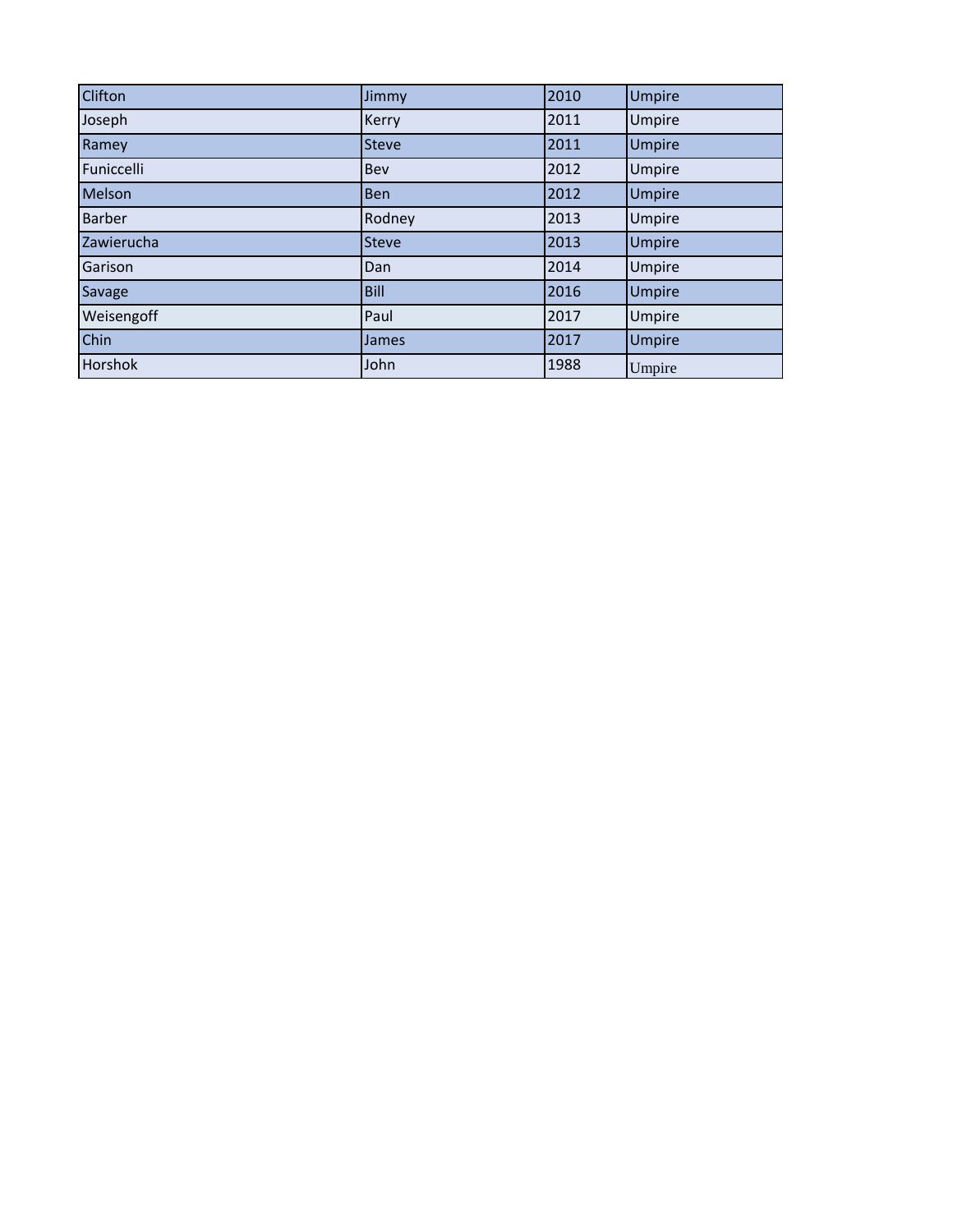| <b>FULL NAME</b>           |
|----------------------------|
| <b>Fred Agnello</b>        |
| Maus Collins*              |
| <b>Jack Keller</b>         |
| James "Si" Lovell          |
| Frank Smith*               |
| <b>Rich Stevenson</b>      |
| Joe "Reds" Vernon*         |
| <b>Betty Powell</b>        |
| Gary Schraffenberger       |
| Ralph Pryor                |
| <b>Ted Worth</b>           |
| Barbara Zimmer             |
| Jim Wiltshire              |
| <b>Bruce Feinberg</b>      |
| Russ Reber*                |
| Ron Hickey                 |
| <b>Steve Henry</b>         |
| Anthony "Tony" Vaitekunas* |
| <b>Joe Kelliher</b>        |
| Robert O. Billiker         |
| William F. Tait            |
| Helen Boyd                 |
| <b>Ron Bullock</b>         |
| "Pete" Feheley*            |
| <b>Jane Martin</b>         |
| Gay Ashley                 |
| John Love                  |
| Roger L. Williams          |
| Martha Lorenz              |
| John D. Carney             |
| David Leissner             |
| <b>Jack Hanson</b>         |
| <b>Buddy Gosnell</b>       |
| <b>Ed Robinson</b>         |
| Gary J. Caruso             |
| <b>Tim Drummond</b>        |
| Max Clay                   |
| Ray Duncan*                |
| Melvin Nichols*            |
| Hal Piercy*                |
| Eddie Robertson*           |
| <b>Mike Zaas</b>           |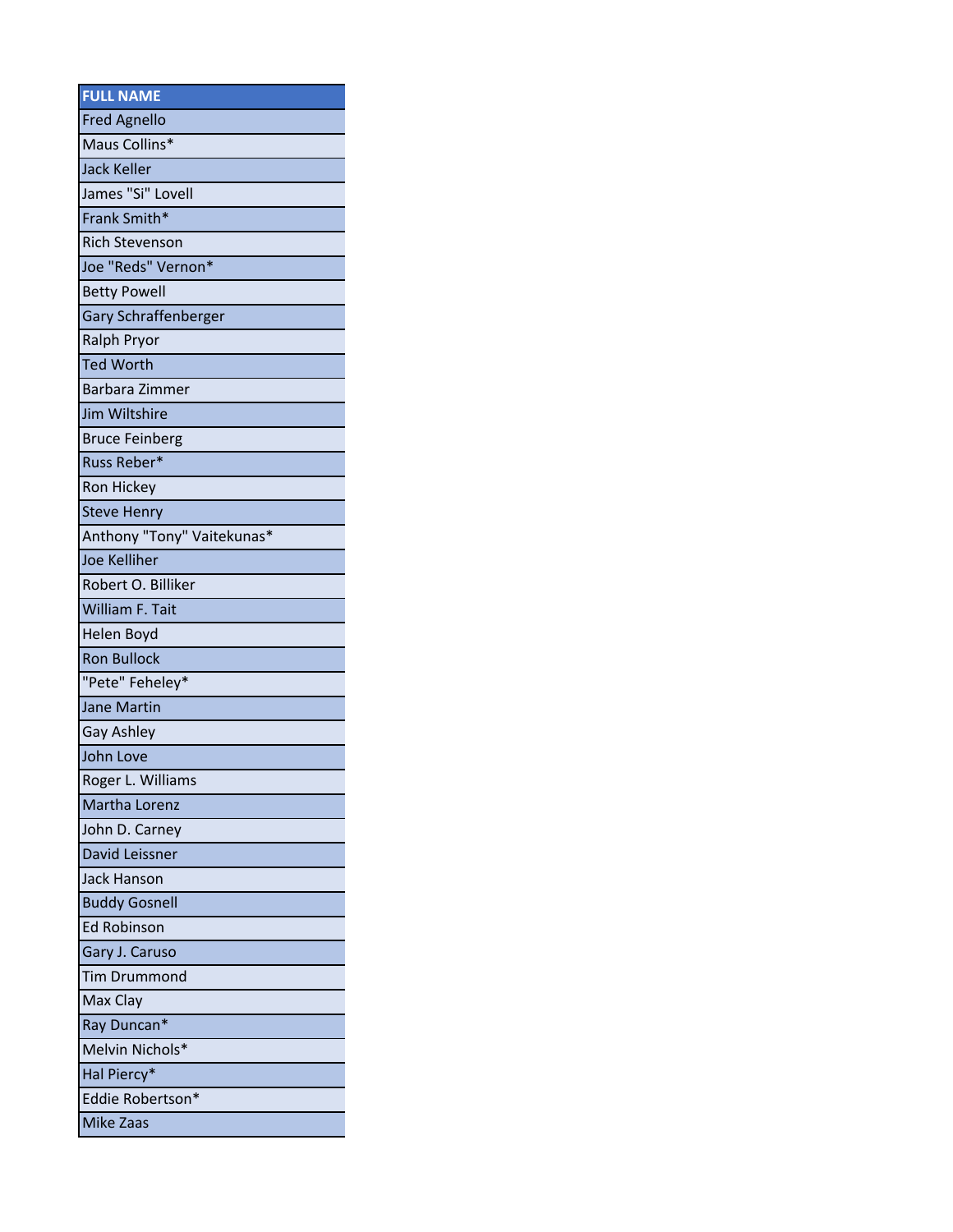| <b>Bob Bellison</b>     |
|-------------------------|
| Fred "Cotton" Via       |
| John Baxter*            |
| <b>Mike Gleason</b>     |
| <b>Rusty Niemiec</b>    |
| Fuzzy Richardson*       |
| Charlie Thompson        |
| <b>Gerald Cones</b>     |
| Dexter Ford             |
| <b>Henry Frain</b>      |
| <b>Bill McCaffrey</b>   |
| <b>Tony Santini</b>     |
| <b>Melvin Galich</b>    |
| <b>Nancy Gray</b>       |
| Paul "Tito" Cosimano*   |
| <b>B.G. Mohan</b>       |
| <b>Robert Thornhill</b> |
| George Krebs            |
| Rod Payne               |
| Glen Griffen*           |
| Ernie Turner*           |
| Carol Davis             |
| Jim Wheatley            |
| Jack, Jr. Flood         |
| Douglas C. Wheelbarger  |
| <b>Warren Dustin</b>    |
| David Keys              |
| <b>Tom Oravec</b>       |
| Mike "Skeeter" Braddock |
| Charles P. Ippolito     |
| Dick Buzik              |
| Ernie Cage*             |
| <b>Annett Summers</b>   |
| <b>Helen Goetzke</b>    |
| Gary, Sr. Carpenter     |
| <b>Art Violi</b>        |
| George Hersey           |
| Don Hudson              |
| <b>Rich Carraro</b>     |
| <b>Ron Taylor</b>       |
| <b>Bob Kuykendall</b>   |
| <b>Robert Chriswell</b> |
| <b>Beth Hersey</b>      |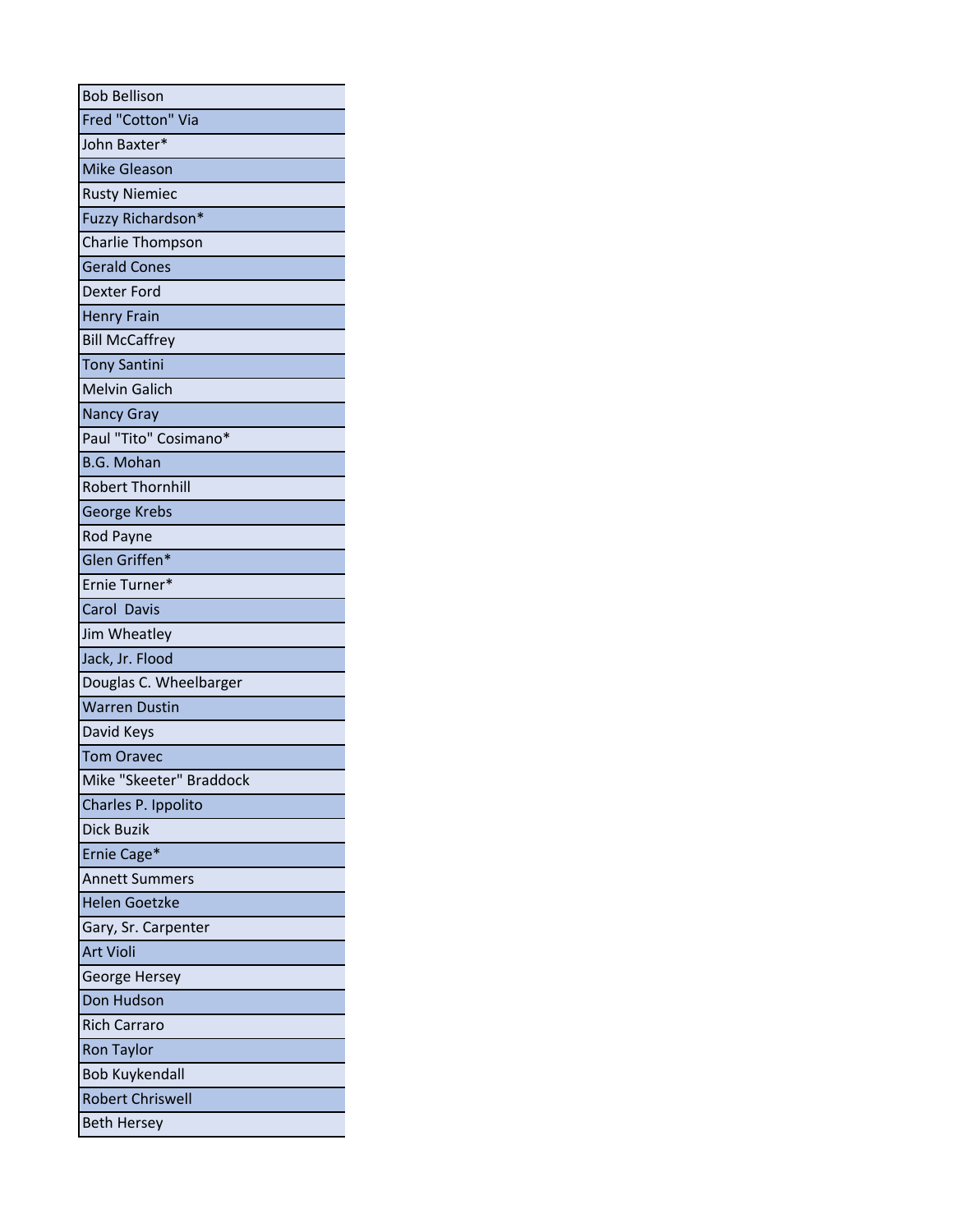| <b>John Pisano</b>     |
|------------------------|
| Alan Gillespie         |
| <b>Marilyn Mallery</b> |
| Jim Ryan               |
| <b>Chet Young</b>      |
| <b>Bruce McConkey</b>  |
| <b>Joe Albert</b>      |
| <b>Tom Arata</b>       |
| <b>Eddie Clifton</b>   |
| Jim Dameron*           |
| Dave DeHart            |
| Vernon Dilman          |
| Ross Emerson*          |
| Pat Heenan             |
| Don Hobbs              |
| Dick Kershaw           |
| Dick King              |
| <b>Bob Lewis</b>       |
| <b>Bud Mattingly</b>   |
| George May             |
| <b>Janks Morton</b>    |
| Harvey Oxendine*       |
| Dorothy Prather        |
| Mike Rimmey*           |
| <b>Glen Soules</b>     |
| <b>Tom Starke</b>      |
| <b>Byron Zeigler</b>   |
| Jerry Conners          |
| Brenda Duncan          |
| <b>Glen Caddell</b>    |
| Linda Gleason          |
| Paul Grasso*           |
| Don McPherson          |
| <b>Murray Parrish</b>  |
| <b>Ron Strickland</b>  |
| Joe Thiesan            |
| <b>Frank Case</b>      |
| Doug Coleman           |
| <b>Jim Collifower</b>  |
| Gary Dodd*             |
| Wm. Joe Huerick        |
| Dick Legnaioli         |
| <b>Edward Moyle</b>    |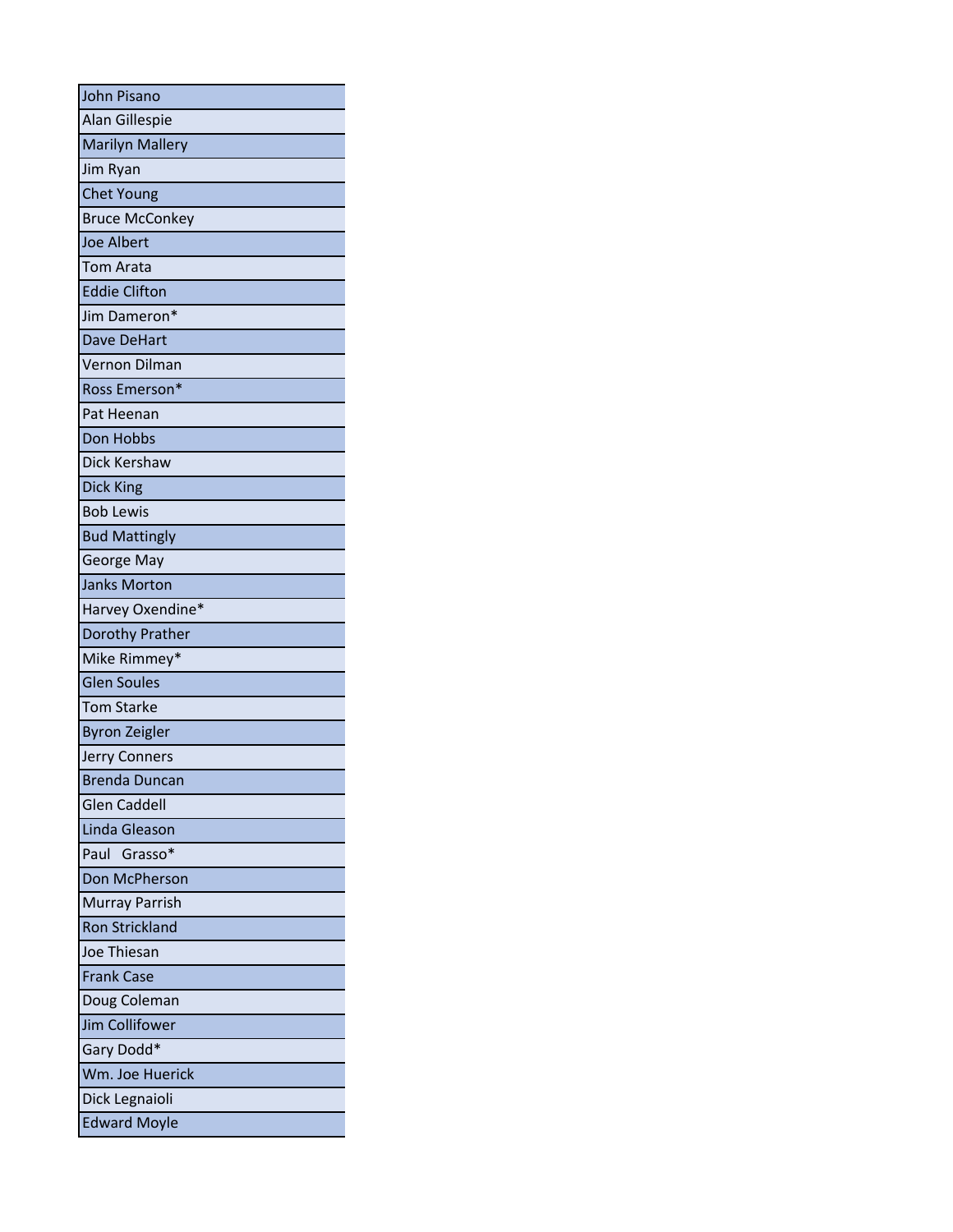| Jim Price*               |  |
|--------------------------|--|
| <b>Fred Rodriquez</b>    |  |
| <b>Phillip Torre</b>     |  |
| Dick Kaeppel             |  |
| George Moraz             |  |
| Marshall "Bo" Mundy      |  |
| Al Torre                 |  |
| <b>Ron Yeager</b>        |  |
| <b>Rick Beizer</b>       |  |
| <b>Michael Desimone</b>  |  |
| <b>Tom Dommel</b>        |  |
| Jean Rodgers             |  |
| <b>Bill Steele</b>       |  |
| Joe Bollo                |  |
| <b>Dennis Crawford</b>   |  |
| Richard Eisenacher       |  |
| Louvenia "Roc" Johnson   |  |
| Sandi Baxter             |  |
| Stephen L. Garrett       |  |
| <b>Alan Kendall</b>      |  |
| John Becraft             |  |
| <b>Melvin Posey</b>      |  |
| Paul "Z-Man" Zdunek      |  |
| <b>Billy Martin</b>      |  |
| <b>Gary Pacquet</b>      |  |
| Louis Page               |  |
| <b>Sharon Sealock</b>    |  |
| <b>Tom Windson</b>       |  |
| <b>Bob Cushing</b>       |  |
| "Boom Boom" Hutcherson   |  |
| Jackie Marshall          |  |
| <b>Bill Rice</b>         |  |
| <b>Wimpy Zombro</b>      |  |
| <b>Mike Bladen</b>       |  |
| Gloria Brattain          |  |
| <b>Duke Cumberland</b>   |  |
| Ray Howard               |  |
| Ray Kaminski*            |  |
| <b>Bill Cameron</b>      |  |
| <b>Bobby Coleman</b>     |  |
| Richard "RD" Dawson      |  |
| Ray O'Dwyer              |  |
| Grayson W., Sr. Ramsburg |  |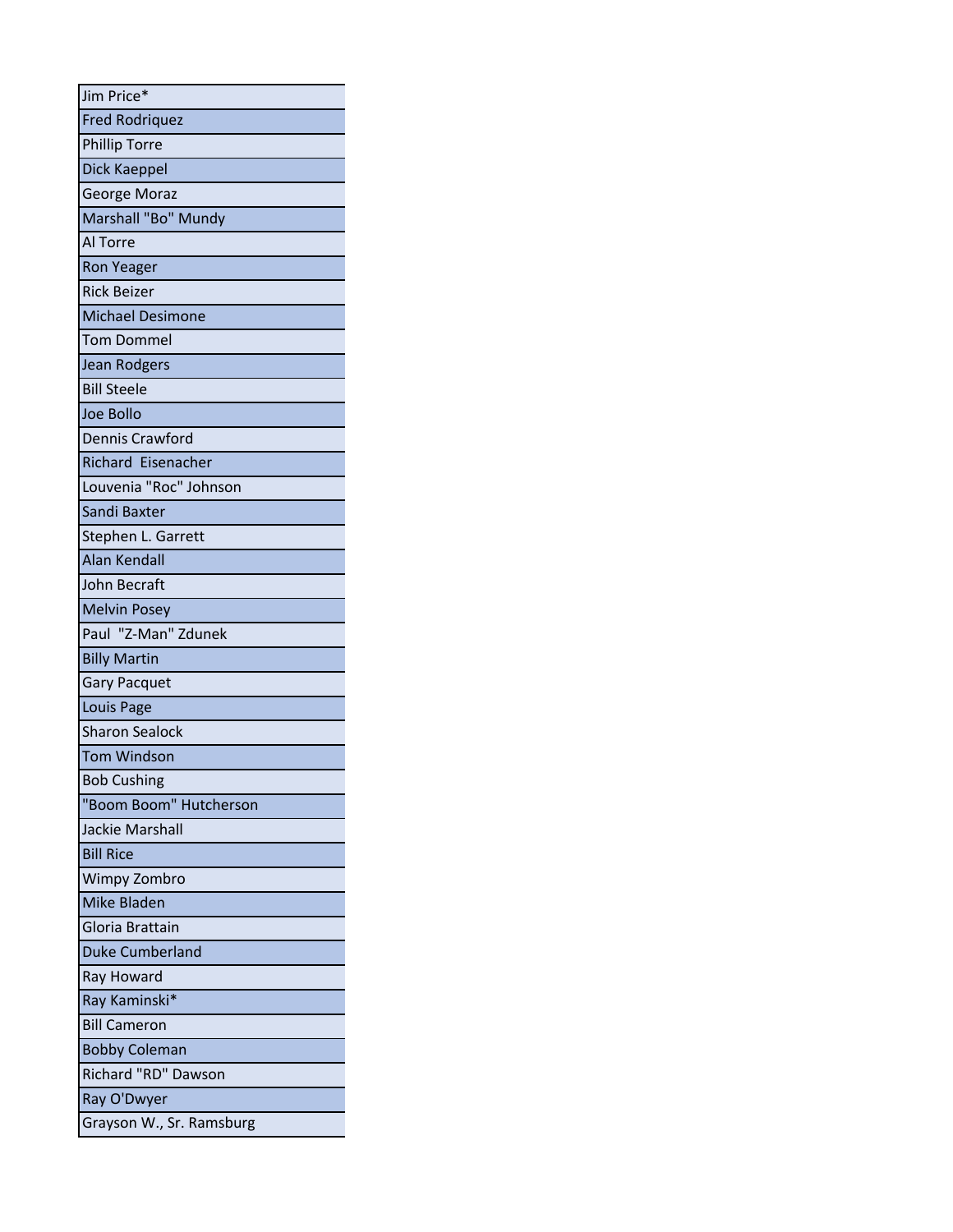| <b>Jack Murray</b>         |
|----------------------------|
| <b>Johnny Rogers</b>       |
| Larry Seckle               |
| Anne Sneden                |
| Pat Blackmon*              |
| Reggie Brown               |
| Carol Byrd Lewis           |
| William "Bubby", Sr. Mills |
| <b>Janet Mitchell</b>      |
| <b>Russell Moxley</b>      |
| <b>Gary Spates</b>         |
| <b>Ken Kovack</b>          |
| Thomas L., Jr. Malvich     |
| Larry Lopez                |
| Susie Sinnott*             |
| <b>Joel Birner</b>         |
| <b>Paige Nichols</b>       |
| <b>Rich Thomas</b>         |
| Andy Zitnay                |
| <b>Bobby Bayne</b>         |
| Michael Lydon              |
| Mike Riley                 |
| <b>Wayne Belt</b>          |
| <b>Eddie Buckmaster</b>    |
| Diane "Dee" Werbrich       |
| Ritchie Wolfsheimer        |
| Jim Beasley*               |
| Larry Humphries            |
| <b>Billy Mills</b>         |
| <b>Charlie Moxley</b>      |
| <b>Mike Stockinger</b>     |
| <b>Tim Conway</b>          |
| <b>Steve Shannon</b>       |
| Alan Howell*               |
| <b>Geoffrey Meadows</b>    |
| Greg Scott*                |
| <b>Ernie Donaldson</b>     |
| Scott Logan                |
| <b>Mark Montgomery</b>     |
| <b>Steven Pope</b>         |
| Joe Fitzmaurice            |
| <b>Heather Petrie</b>      |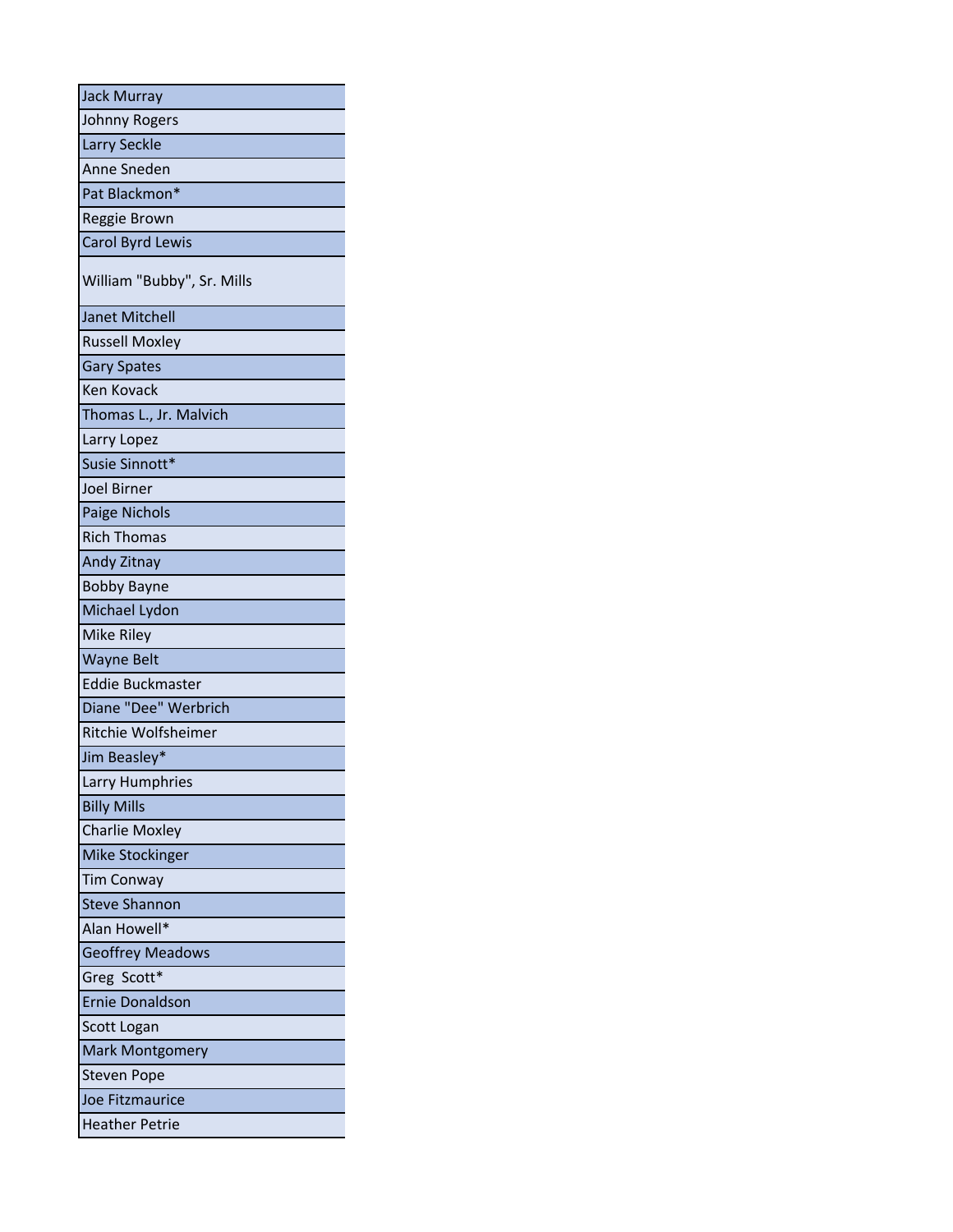| Michael Chillemi         |
|--------------------------|
| <b>Kurt McKinney</b>     |
| John Moore               |
| <b>Michael Buck</b>      |
| <b>Gerry Campbell</b>    |
| Debbie Hodge             |
| <b>Blaine Lee</b>        |
| Greg "PeeWee" Quinn      |
| Charles N. Tutt          |
| Ursel Bruton*            |
| <b>Kevin Farley</b>      |
| <b>Glenn Glover</b>      |
| <b>Steve Helewicz</b>    |
| Harry Westwood           |
| Mike McGlaughlin         |
| Robbie Smith             |
| <b>Mark Stumpf</b>       |
| <b>Rickie Bridges</b>    |
| <b>Kraig Britton</b>     |
| Thom "T-Rex" Lord        |
| <b>Billy White</b>       |
| <b>Mike Dustin</b>       |
| <b>Cathy Graves</b>      |
| Sheri Nidiffer           |
| Larry Ruppel             |
| Jim Loebach              |
| Donald J. Miller         |
| Robbie Slingerman        |
| Lois "Buckmaster" Taylor |
| Johnny Creamer           |
| Lori Grimm               |
| Donna Linkous Hager      |
| <b>Glenn Monroe</b>      |
| Margie Ridgely           |
| <b>Elaine Friel</b>      |
| <b>Ben Peterson</b>      |
| Dana Stauffer            |
| Polly Quinn              |
| <b>Erich Wagner</b>      |
| <b>Butch Reed</b>        |
| <b>Mark Urbain</b>       |
| <b>Rick Leith</b>        |
| Donny Meyett             |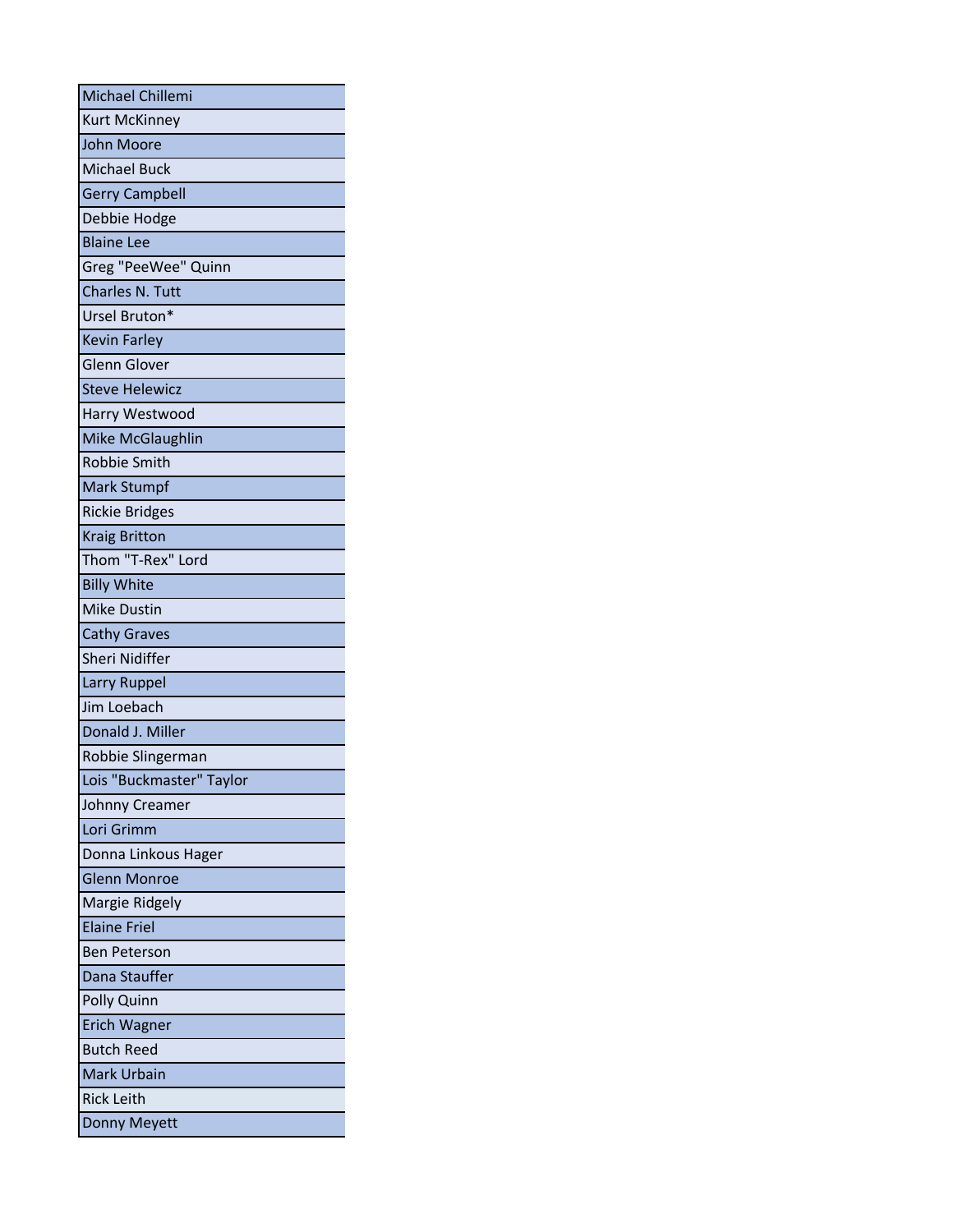| <b>Greg Rush</b>                 |
|----------------------------------|
| <b>Jim Ports</b>                 |
| <b>Bill Austin</b>               |
| <b>Bill Smith</b>                |
| IAFF Local 1619                  |
| Tom O'Hara                       |
| <b>Donnie Tanner</b>             |
| <b>Wayne Bentley</b>             |
| <b>Dick Baratte</b>              |
| Ron Boone                        |
| <b>Art Erhardt</b>               |
| <b>Bob Holland</b>               |
| Pat Carey                        |
| <b>Randy Moses</b>               |
| Kitty and Spot Wilkerson         |
| No. VA. Senior Softball (NVSS)   |
| <b>Herman Briscoe</b>            |
| Linda "Baz" Baziluik             |
| Al Doong                         |
| David Blankley                   |
| Don Buckley                      |
| Mike Dove*                       |
| Glenn R. Bailey                  |
| George Hadel                     |
| <b>Howard Donald "Don" White</b> |
| <b>Tom Bowers</b>                |
| D. L. Tutt                       |
| Katie Johnson                    |
| Gene Wood                        |
| Joe Moyher                       |
| <b>Willlie Tipton</b>            |
| Mike Smith                       |
| <b>Harry Trapp</b>               |
| Jim Atkinson                     |
| <b>Dutch Detwiler</b>            |
| <b>Francis Murth</b>             |
| <b>Edmond Ritter</b>             |
| Thomas K. Tudor                  |
| <b>Albert Lavender</b>           |
| <b>Bill Nalley</b>               |
| <b>Lucy Sale</b>                 |
| Ray Wimbrough                    |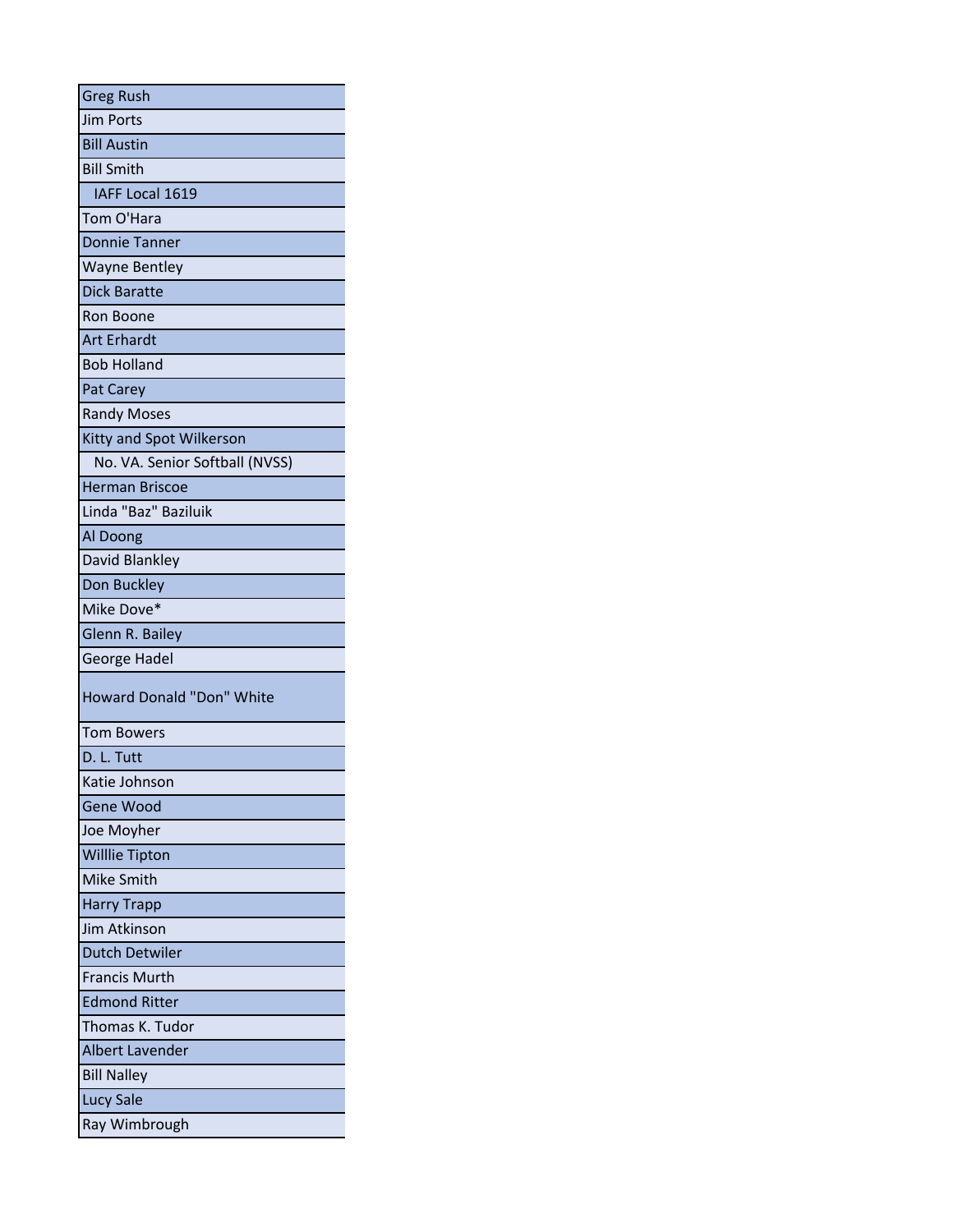| Phil Biedronski          |
|--------------------------|
| Richard "Dickie" Stone*  |
| <b>Maynard Wells</b>     |
| Don Clatterbough         |
| <b>Ron Collins</b>       |
| Joe Krondon              |
| <b>Randy Lewis</b>       |
| <b>George Riggs</b>      |
| <b>Toni Letaw</b>        |
| <b>John Powell</b>       |
| <b>Frank Tomlinson</b>   |
| Charles "Bucky" Wicklein |
| <b>Jerry Conner</b>      |
| Bob Ford*                |
| John "Ross" Roberts      |
| Mike Wingard             |
| Ray Hubbe                |
| Keith Hudson             |
| Joseph Lycett            |
| Jim Muncey               |
| Patrick "Squirrel" Daley |
| <b>Tony Giannini</b>     |
| <b>Baer Chandler</b>     |
| <b>Bill Grewe</b>        |
| <b>Paul Math</b>         |
| <b>Tyce Pearson</b>      |
| <b>Gerry George</b>      |
| Jeff Gunther             |
| <b>Terry Lee</b>         |
| Luis "Louie" Benitez     |
| <b>Phil Miller</b>       |
| <b>Tony Onley</b>        |
| <b>Kenny Ruffo</b>       |
| Leroy "Bud" Allen        |
| <b>Jack Cantrell</b>     |
| <b>Bill Macuch</b>       |
| <b>John Medford</b>      |
| <b>Tim Potter</b>        |
| <b>Nolan Forness</b>     |
| <b>Ricky Grimm</b>       |
| <b>Patti Martin</b>      |
| <b>Katy Page</b>         |
| Joe Herr                 |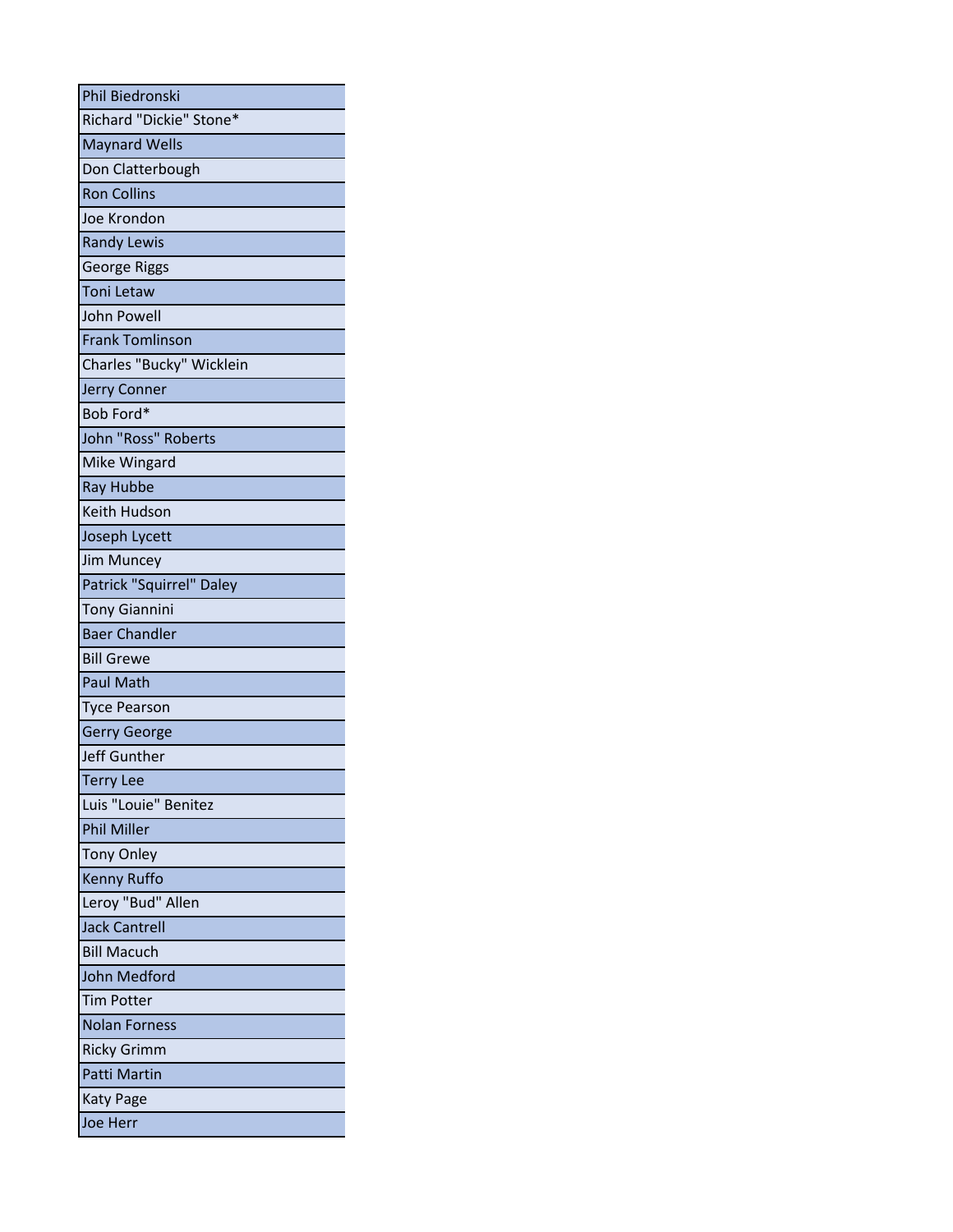| Earnold Ingram                  |
|---------------------------------|
| <b>Charlie Dukes</b>            |
| Sam Fisher                      |
| <b>Tom Hunter</b>               |
| R. B. Thomas                    |
| <b>Kevin Shullstrom</b>         |
| <b>Bob Banning Dodge</b>        |
| <b>Chris's Restaurant</b>       |
| <b>Greenbelt Shell</b>          |
| Tom & Ray's Restaurant          |
| Maryvale Market                 |
| Rip's                           |
| <b>Addies</b>                   |
| <b>Associated Glass</b>         |
| Joe Theismann's Restaurant      |
| <b>Vienna Arco</b>              |
| Billy's Holiday Bar & Restauran |
| <b>Buhl Electric</b>            |
| Devlin Lumber                   |
| Eagle Iron Inn                  |
| Encore                          |
| John Hanson Savings & Loan      |
| <b>Stohlman Plaza</b>           |
| <b>White House Realty</b>       |
| Federal Wrecking Inc.           |
| Pizza Box                       |
| Harold "Hoss" Metz              |
| <b>Metz Construction</b>        |
| National Bus                    |
| Joseph O'Loughlin               |
| <b>Steve Ferguson</b>           |
| Capital X-Ray                   |
| Virginia Pets                   |
| Moe Foglio                      |
| <b>Rockville Crushed Stone</b>  |
| C. K. Construction              |
| Clay Equipment                  |
| <b>Potomac Valley Brick</b>     |
| <b>Barr Plumbing</b>            |
| Dodd Brothers                   |
| <b>Chaney Enterprises</b>       |
| Gaithersburg Rental             |
| <b>Montgomery Automotive</b>    |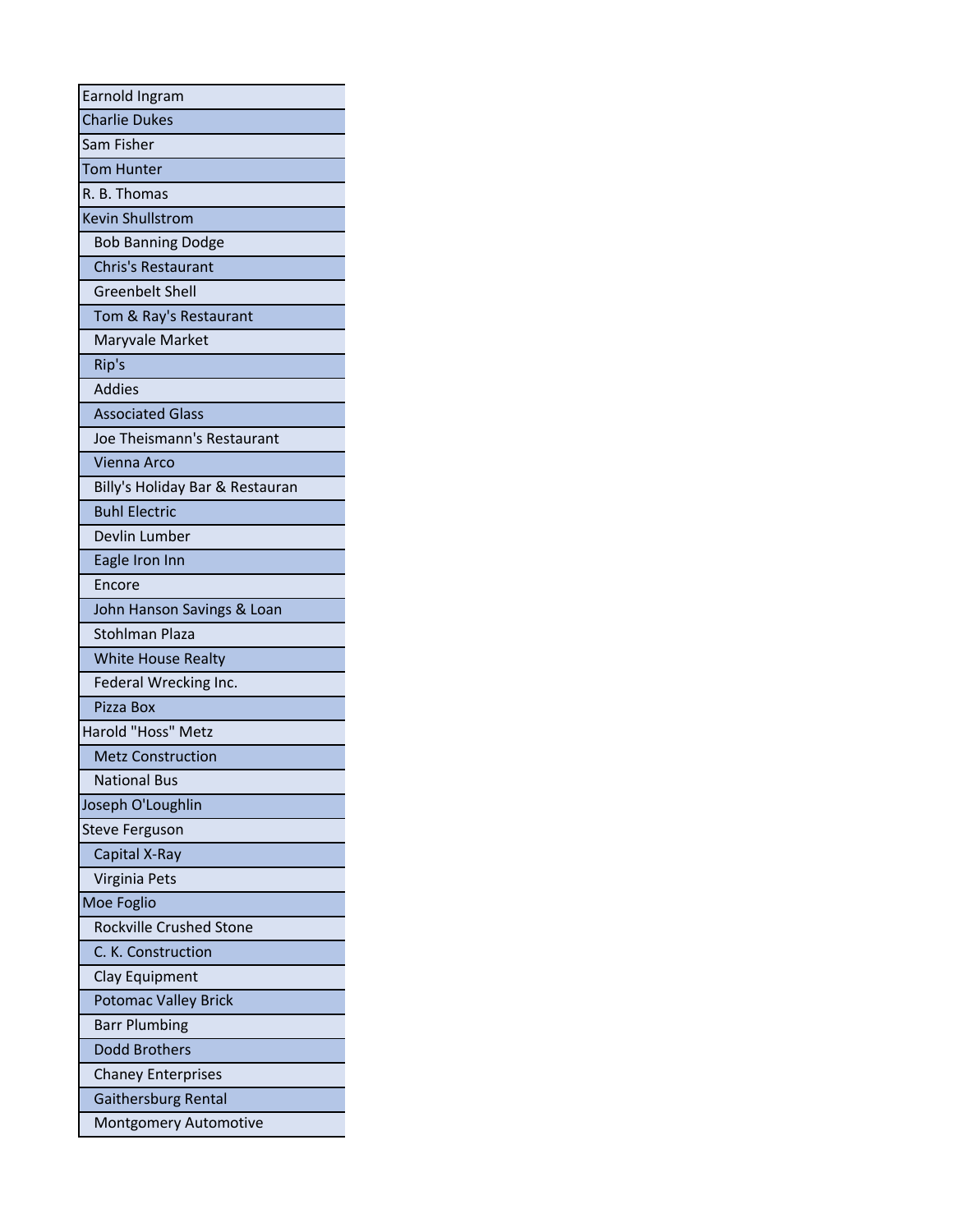| Sam's Place                     |
|---------------------------------|
| Armand's Chicago Pizzeria       |
| Knight's Insurance              |
| Taylor's                        |
| Livingston's Jewelers           |
| Worth Softball Inc.             |
| Danny Driver Insurance          |
| <b>Tremont Hotel</b>            |
| <b>TAMSCO</b>                   |
| <b>Jack Hall</b>                |
| <b>Billy Thompson</b>           |
| <b>Tri-County Aire</b>          |
| <b>Jack Spicer</b>              |
| <b>Shiffett Tree Service</b>    |
| John E. Hamel                   |
| Mamma Lucia                     |
| <b>King Services</b>            |
| <b>Guy Distributing</b>         |
| Jim Cryer                       |
| <b>Custom Cuts</b>              |
| Mahoney & Mahoney               |
| <b>Addies</b>                   |
| Simpson                         |
| Capital X-Ray Classics (1990-19 |
| Worth SEG (1995-1999)           |
| Golden Girls                    |
| Taylor's Softball (2000-2002)   |
| Thomas Engineering (1994-200    |
| Joe Theismann's (1960-1984)     |
| Joe Corbi's Pizza (2003-2005)   |
| <b>Hill Street Blues</b>        |
| Turn Two                        |
| No. Va. Force (2008-2011)       |
| Hamel Cavaliers 70s (2000-201   |
| Murphy's Law (2004-2006)        |
| <b>Maryland Roadrunners</b>     |
| <b>SANMAN</b>                   |
| Pennies                         |
| Montgomery Fire & Rescue        |
| Al Cappellanti                  |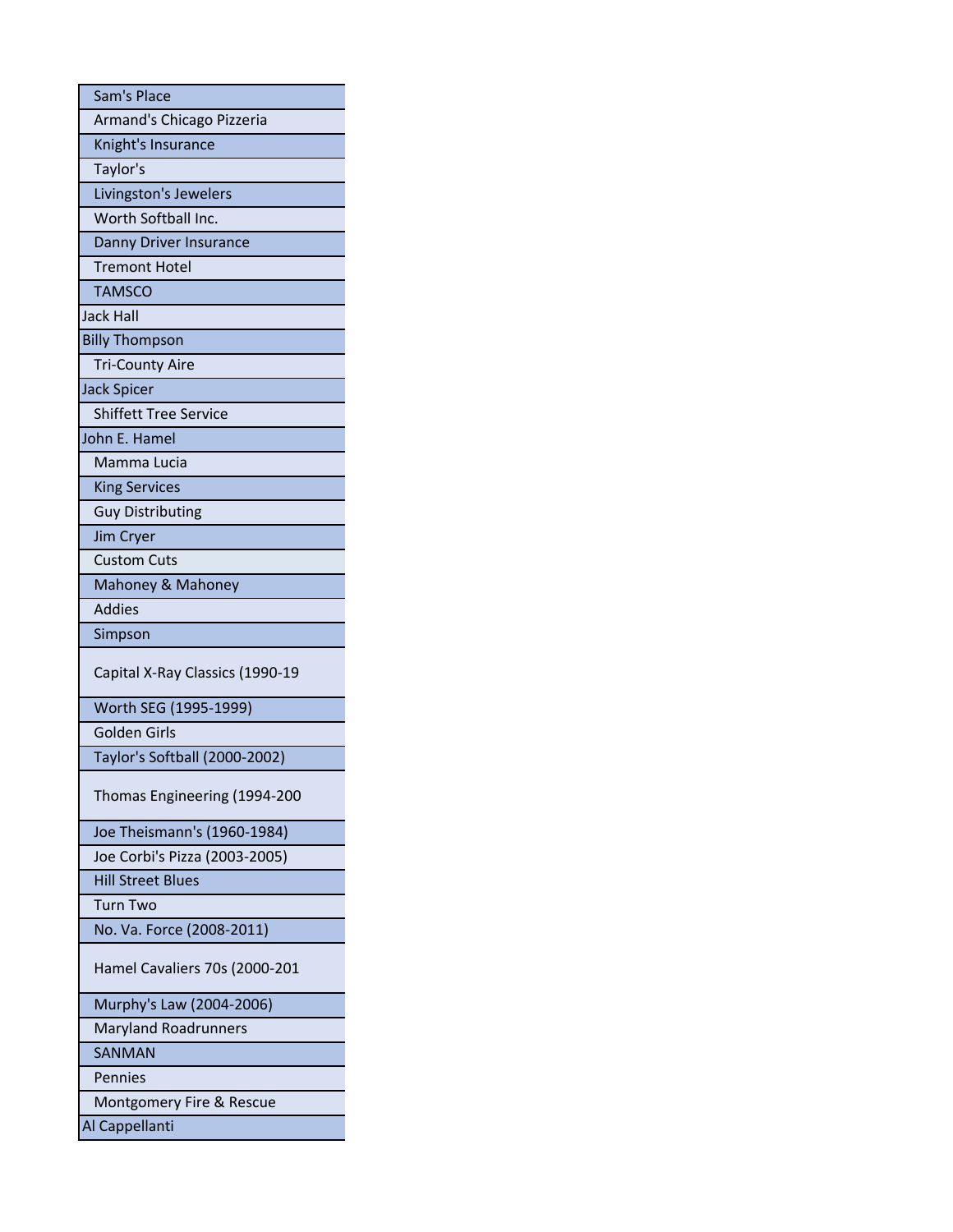| <b>Frank Foley</b>             |
|--------------------------------|
| <b>Jack Mowatt</b>             |
| Andy Anderson*                 |
| George Dave                    |
| <b>Buddy Charles Neidecker</b> |
| John Young*                    |
| Dave Dennis*                   |
| <b>Jack Hubbard</b>            |
| <b>Donald Tilson</b>           |
| <b>Dave Watkins</b>            |
| <b>Robert Savoie</b>           |
| A. J. Stricklin*               |
| <b>Robert Chendori</b>         |
| Ken Moyer*                     |
| Malcolm Caponiti               |
| <b>Tom Conques</b>             |
| Ron Galemore*                  |
| Mike Ingrao                    |
| <b>Cephus Young</b>            |
| Charles "Chuck" Montrose*      |
| <b>Ted Kotowski</b>            |
| <b>Jim Lamers</b>              |
| <b>Alan Shevitz</b>            |
| Mike Sivak*                    |
| Dick Berryhill                 |
| Mark Woods                     |
| Linda Schimmel                 |
| <b>Tim Burcroff</b>            |
| Jim Clark                      |
| Rusty Lobban*                  |
| <b>Floyd Bogurt</b>            |
| <b>Russell Lacy</b>            |
| Jim Delisio                    |
| <b>Will Lang</b>               |
| Jack Lebo                      |
| <b>Tom McLemore</b>            |
| Paul Kemp                      |
| <b>Gene Burgee</b>             |
| <b>Joe Sollers</b>             |
| <b>Harold Speed</b>            |
| John Funderbunk*               |
| <b>Ray Barrier</b>             |
| Paul "Buck" Maddox*            |